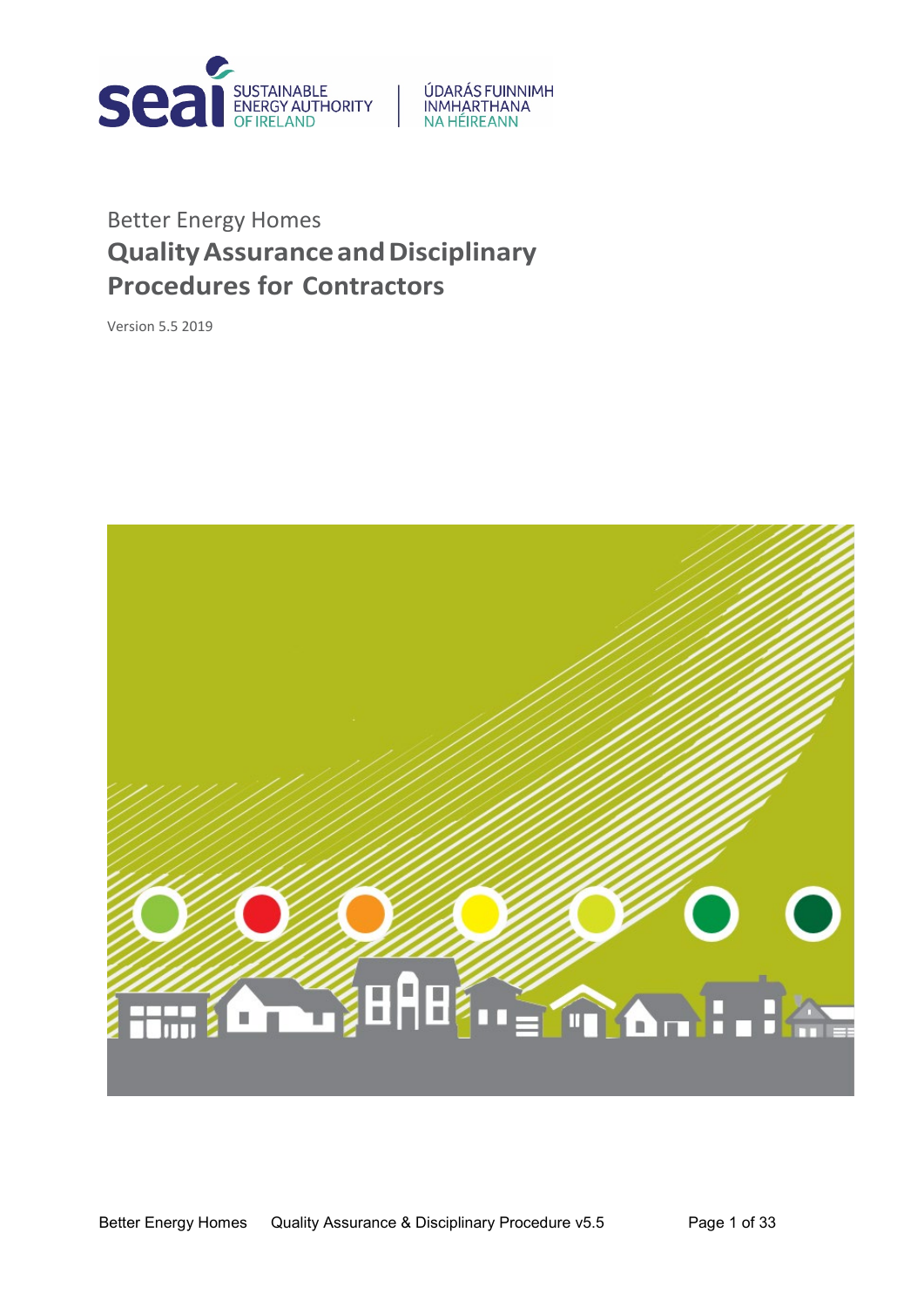#### **INTRODUCTION**

By carrying out energy efficient upgrades in Irish homes, you are playing a vital role in helping Ireland to reduce its greenhouse gas emissions.

Ireland and the European Union are working towards a set of goals for 2020, 2030 and 2050. The aim is to make the energy usage in the EU largely carbon free by 2050.To achieve this, a number of goals have been agreed such as the reduction in greenhouse gases by 20% in 2020, compared with 1990 levels and to improve energy efficiency by 20%.

The quality of service delivery by Contractors registered on the Better Energy Homes Contractor Register ("Registered Contractors") is central to the reputation and effectiveness of the delivery of all domestic energy efficient works carried out under SEAI's Programmes. This is for the purpose of achieving energy savings for home owners and value for public monies. That quality of service has two key dimensions: competence and compliance.

A primary element of the Quality Assurance and Disciplinary Procedures (QADP) is the performance monitoring and evaluation procedure which is applicable to findings of administrative and/or technical noncompliance with the Better Energy Homes Terms and Conditions, SEAI's Domestic Technical Standards and Specifications and the Better Energy Homes Contractor's Code of Practice.

| Version          | <b>Date</b>       | <b>Changes from previous version</b>                                                                                                                                                                                                                                                                                                                                                                                                                                                                                                  |  |
|------------------|-------------------|---------------------------------------------------------------------------------------------------------------------------------------------------------------------------------------------------------------------------------------------------------------------------------------------------------------------------------------------------------------------------------------------------------------------------------------------------------------------------------------------------------------------------------------|--|
| 5.5              | November 2019     | Changes to the Severities of some items on the checklists<br>(Appendix 2);<br>Clarification on the role of the Nominated Personnel;<br>Requirement for Quality Management System for contractors<br>completing more than 50 applications per year;<br>Update to Evaluation of Contractor Performance to exclude<br>$\bullet$<br>Severity 3;<br>Added review of performance related to previous periods;<br>Clarifications in the text for deregistrations and appeals.<br>Reviewed sanction table in Appendix 1 and made some changes |  |
| 5.4              | February 2019     | Aligns QADP with the new Domestic Technical Standards and<br>$\bullet$<br>Specifications Version 1 and the Better Energy Homes Contractor's<br>Code of Practice Version 1.                                                                                                                                                                                                                                                                                                                                                            |  |
| 5.3              | January 2019      | Addition of a summary of revisions;<br>$\bullet$<br>Update of links no longer relevant;<br>Changes to some items on the checklists (Appendix 2); and<br>Update to the requirement for contractor to complete a minimum<br>$\bullet$<br>number of grant related works to remain registered;                                                                                                                                                                                                                                            |  |
| 5.2              | <b>April 2018</b> | Some revisions to the text;<br>$\bullet$<br>Inclusion of text and checklist for heat pump installations;<br>$\bullet$<br>Revision of the non-compliances checklist contained in Appendix<br>$\bullet$<br>2- Checklists for Energy Efficient Upgrade works and of the list of<br>non-compliances in Appendix $1$ – Corrective Action for Non<br>Compliance; and<br>Change to the time period allowed to appeal reworks after<br>notification.                                                                                          |  |
| 5.1 (draft only) |                   | N/A                                                                                                                                                                                                                                                                                                                                                                                                                                                                                                                                   |  |
| 5.0              | 2017              | Some revisions to the text;<br>$\bullet$<br>Revisions to the non-compliances checklist contained in<br>appendices 2 and 3; and<br>Aligns the QADP with the Better Energy Code of Practice and the<br><b>Technical Specification Version 7.2</b>                                                                                                                                                                                                                                                                                       |  |

#### **Summary of Quality Assurance and Disciplinary Procedures (QADP) revisions**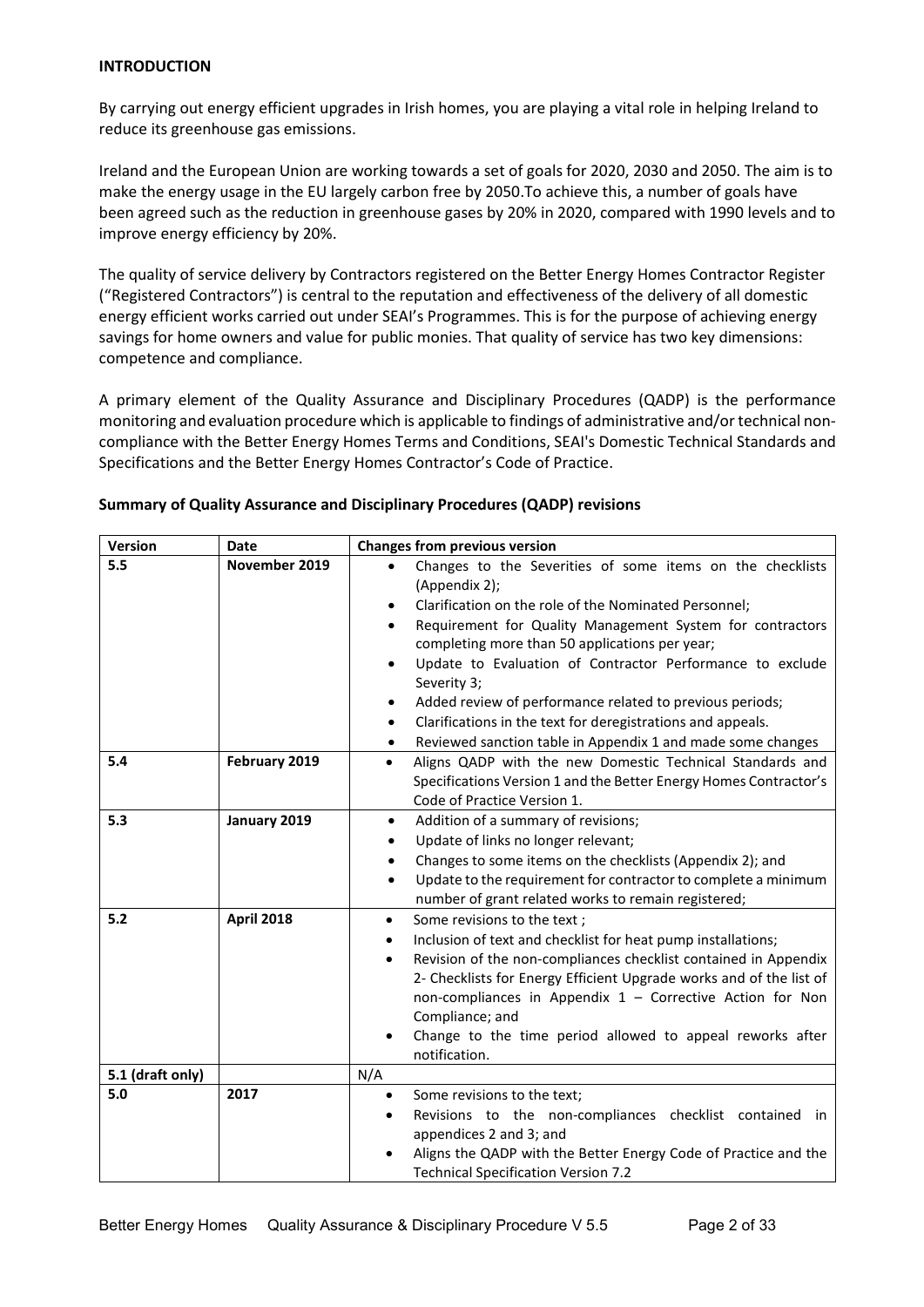**Note: SEAI no longer accepts applications for grants for the installation of High Efficiency Boilers (both gas and oil) as of the 15th January 2018. Any applications received before this date are processed according to the current Programme rules.**

#### **Important points for Contractors operating under SEAI Programmes**

- This document outlines the key elements and processes of the Quality Assurance and Disciplinary Procedures (QADP) for Better Energy Homes Registered Contractors. All Registered Contractors must ensure that they and their operators are fully familiar with the Quality Assurance and Disciplinary Procedures set out therein.
- Contractors operating under the Better Energy Warmer Homes Scheme, Better Energy Finance Scheme, Communities and Better Energy Partners must be registered on the Better Energy Homes Contractors register. This entails signing up to the SEAI's Domestic Technical Standards and Specifications, the Better Energy Homes Contractor's Code of Practice and the Better Energy Homes Quality Assurance and Disciplinary Procedures for Contractors.
- The Better Energy Warmer Homes Scheme has a different Contractor Scorecard system. Contractors on the Better Energy Warmer Homes panel should refer to their contracts for further details.
- Contractors deregistered as a result of works carried out under a specific Better Energy Programme are prohibited from carrying out works under other Better Energy Programmes. It is the registered contractor's responsibility to inform their clients of any such disciplinary measures. Where a contractor is de-registered as a result of inspection on a particular measure(s), they are automatically prohibited and de-registered from all other programmes and measures.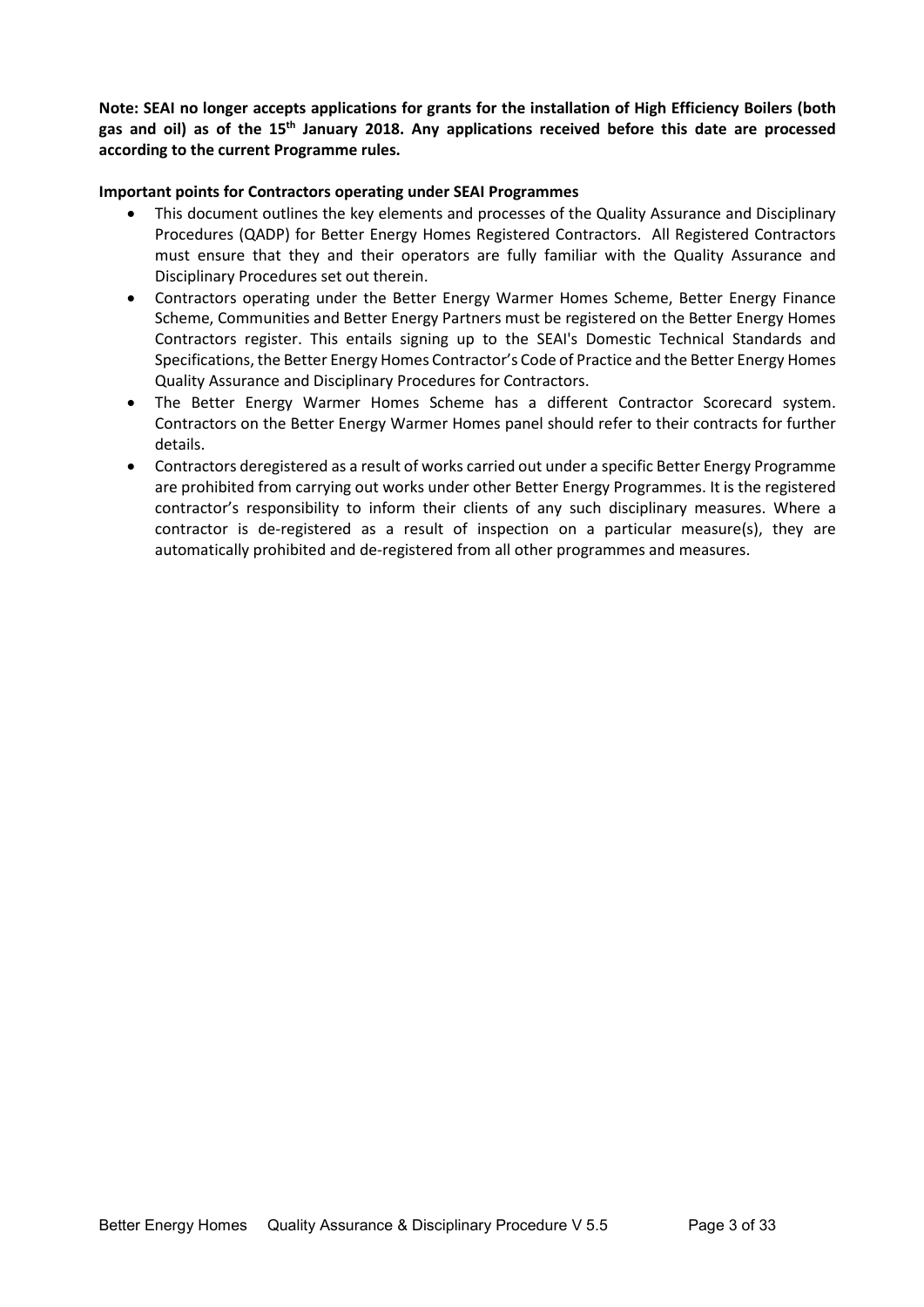## **Table of Contents**

| 1.    |                                                                               |  |
|-------|-------------------------------------------------------------------------------|--|
| 1.1   |                                                                               |  |
| 1.2   |                                                                               |  |
| 1.3   |                                                                               |  |
| 1.3   |                                                                               |  |
| 1.4   | Classification System for Audit Findings of Technical Non Compliances 7       |  |
| 1.5   |                                                                               |  |
| 2.    | Risk Based Evaluation of Contractor Performance and Disciplinary Procedures 9 |  |
| 2.1   |                                                                               |  |
| 2.2   |                                                                               |  |
| 2.3   |                                                                               |  |
| 2.4   |                                                                               |  |
| 2.5   |                                                                               |  |
| 2.6   |                                                                               |  |
| 2.7   |                                                                               |  |
| 2.8   |                                                                               |  |
| 2.8.1 |                                                                               |  |
|       |                                                                               |  |
| 3.    |                                                                               |  |
| 4.    |                                                                               |  |
| 5.    |                                                                               |  |
|       |                                                                               |  |
|       |                                                                               |  |
|       |                                                                               |  |
|       |                                                                               |  |
|       |                                                                               |  |
|       |                                                                               |  |
|       |                                                                               |  |
|       |                                                                               |  |
|       |                                                                               |  |
| 2.7   |                                                                               |  |
|       |                                                                               |  |
|       |                                                                               |  |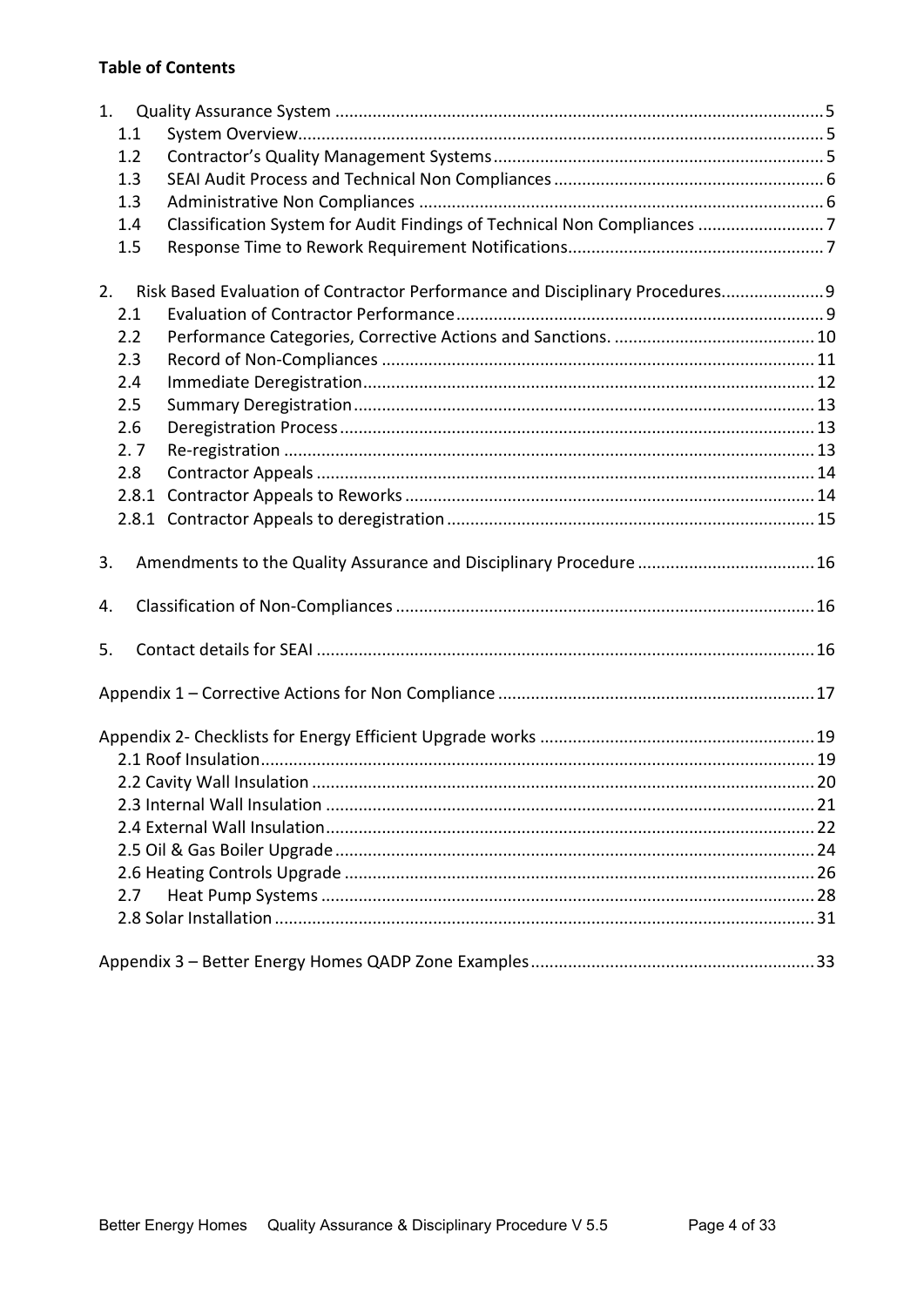## <span id="page-4-0"></span>**1. Quality Assurance System**

## <span id="page-4-1"></span>**1.1 System Overview**

The overall approach by SEAI to the Quality Assurance of Better Energy Homes Registered Contractors consists of a combination of:

- Enforcement of the SEAI's Domestic Technical Standards and Specifications (DTSS) and the Better Energy Homes Contractor's Code of Practice through frequent audits (inspections),
- Enforcement of the terms and conditions of the Scheme via desk audits and administration checks.
- Promoting best practice and professional development of Quality Assurance of Better Energy Homes Contractor

In order for a contractor to properly operate within the Better Energy Schemes it is essential that they have read, understood, signed up to and strictly adhere to their obligations contained within:

- The Better Energy Homes Contractor [Registration Form;](https://www.seai.ie/resources/forms/Contractors-Registration-Form.pdf)
- The SEAI's **Domestic Technical Standards and Specifications**;
- The [Better Energy Homes Contractor's Code of Practice;](https://www.seai.ie/grants/supports-for-contractors/BEH-Contractors-Code-of-Practice.pdf)
- The Better Energy Quality Assurance and Disciplinary Procedure (this document);
- All technical documentation as published on the [Contractor Supports](https://www.seai.ie/energy-in-business/contractor-supports/) page on the SEAI Website; and
- All relevant technical documentation and notifications as SEAI may issue from time to time.

**Note:** It is the version published on the web which is deemed to be currently applicable.

In addition to the above, Standard Recommendation S.R.54:2014: "Code of practice for the energy efficient retrofit of dwellings" has been developed by State Agencies and National Standards Authority of Ireland in conjunction with the Building Research Establishment to provide guidance on the energy efficient retrofit of dwellings. Better Energy Contractors are asked to familiarise themselves with this standard and put its recommendations into practice. A link to this document can be found here: [http://www.standards.ie/cgi](http://www.standards.ie/cgi-bin/news/ie/NEW276)[bin/news/ie/NEW276](http://www.standards.ie/cgi-bin/news/ie/NEW276)

**Works completed must be carried out, supervised or inspected by "Nominated personnel" listed on the Contractor Registration Form and the Declaration of Works must be signed by that person. This signature on the Declaration of Works form is a confirmation by the Contractor that the work meets the required standards.**

This QADP document sets out the approach to detecting and scaling non compliances and the disciplinary action arising out of failure to meet the requirements of the Better Energy Homes Scheme and / or to adhere to the terms and conditions.

SEAI shall use all means at its disposal to ensure quality and compliance issues are identified and remedied. This includes, but is not restricted to, property audits, Contractor and homeowner phone audits, complaints investigation etc.

## <span id="page-4-2"></span>**1.2 Contractor's Quality Management Systems**

Registered Contractors have committed to deliver services under the Scheme with all due skill, care and diligence using materials which are fit for purpose and of adequate quality and will only use adequately qualified personnel, including the nominated personnel, in providing the services. Furthermore, Registered Contractors have undertaken to carry out works in accordance with the SEAI Domestic Technical Standards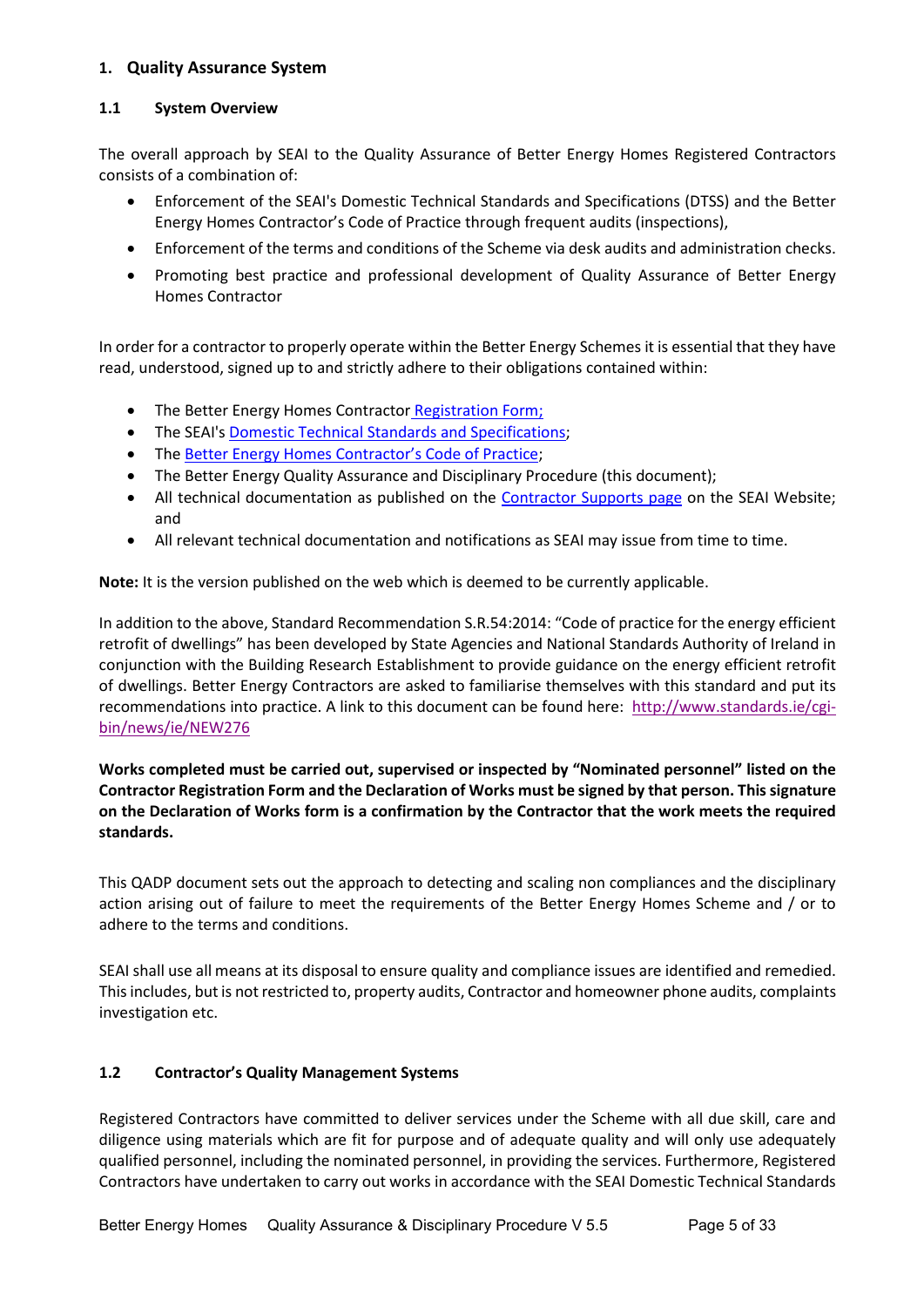and Specifications, the Better Energy Homes Contractor's Code of Practice, and any other directions and guidelines issued by SEAI from time to time.

All Registered Contractors must be able to demonstrate to SEAI the steps they have put in place to achieve and maintain the Quality of Service they have committed to under the terms of their registration.

## **Registered Contractors completing works on 50 applications or more per year must have an adequate Quality Management System, satisfying the following:**

- 1. The **Quality Management System** must comprise of Quality Assurance processes, procedures, and responsibilities for achieving the quality objectives required to operate as a Better Energy Homes Registered Contractor;
- 2. Internal monitoring and auditing, competency checks, and staff training must be carried out regularly and documented; and
- 3. All documents detailing the Quality Assurance processes, procedures, and responsibilities, including the details and results of internal monitoring and auditing, competency checks, and staff training must be made available to SEAI upon request.

The Quality Management System must be adequate to support the requirements set out above and the scale of the Contractor's operations. Failure to maintain an adequate Quality Management System may constitute ground for de-registration from the Scheme.

## <span id="page-5-0"></span>**1.3 SEAI Audit Process and Technical Non Compliances**

Audits, inspections and on-going continuous improvement are the main tools through which the Quality Assurance of the works and competency/compliance of Better Energy Homes registered Contractors is achieved. The aim of the Better Energy Homes Audit Process is to identify technical faults in a timely manner so that:

- Any technical errors identified can be corrected via reworks by the responsible Contractor;
- Such errors are avoided in future through feedback directly to the Better Energy Contractor concerned as appropriate through the relevant communication channels to continuously improve the service; and
- Such errors are avoided in future through disciplinary sanctions as appropriate.

The audit process involves planning, co-ordinating, conducting of audits, reporting and acting on the findings. The selection of Better Energy Contractor/homes for an audit is carried out on both a random and a targeted basis. Selection of a Better Energy Contractor for audit should not be interpreted as there being any prior presumption by SEAI of there being error / non-compliance on the part of the Better Energy Contractor concerned. Each and every active Contractor can expect to be audited regularly.

## <span id="page-5-1"></span>**1.3 Administrative Non Compliances**

The continued efficient administration of the Scheme requires contractors to fulfil their obligations in respect of registration and installation documentation. In the course of routine grant administration and auditing SEAI may become aware of cases where installers are not fully compliant with the Scheme Terms and Conditions or aspects of SEAI's Domestic Technical Standards and Specifications (DTSS) and the Better Energy Homes Contractor's Code of Practice, other than specific technical issues previously referenced in Section [1.2.](#page-5-0)

In instances where these Administrative Non Compliances are deemed serious, they may result in sanctions being applied under the scheme Quality Assurance and Disciplinary Procedures, emphasising the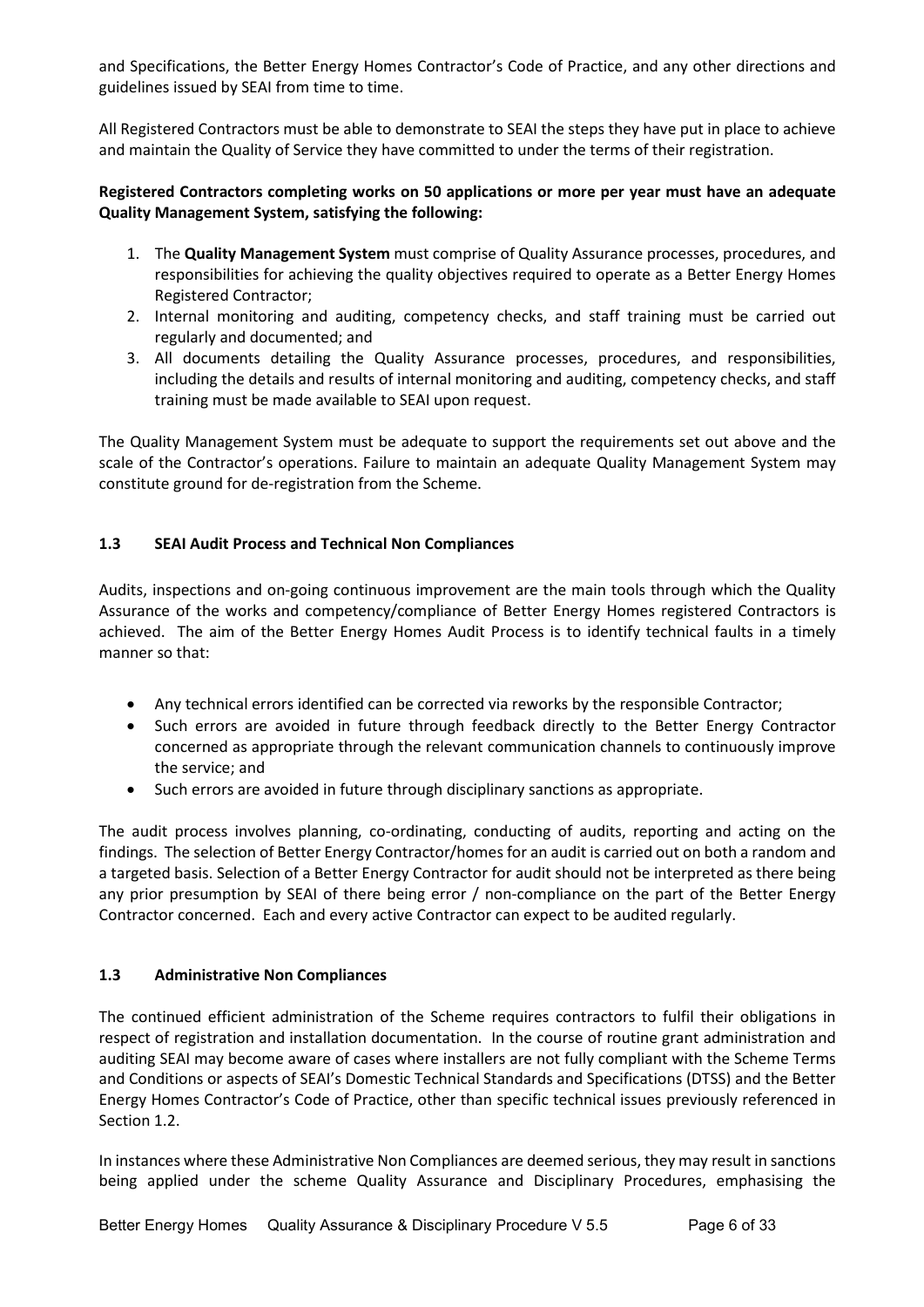importance of maintaining professional administration and customer service at all times.

Where insurance or eTax expires, the CO shall be automatically deregistered. The CO is obliged to update their records in order to be reregistered. No penalty points are applied for this.

Administrative Non Compliances are set out in Appendix 1 – Corrective Action for Non Compliance to this document. (SEAI retains the right to add to / amend this appendix as required to maintain the integrity of the scheme).

## <span id="page-6-0"></span>**1.4 Classification System for Audit Findings of Technical Non Compliances**

An audit finding of non-compliance may arise from a technical error or non-compliance with the SEAI's Domestic Technical Standards and Specifications, the Better Energy Homes Contractor's Code of Practice or the Contractor Registration terms and conditions.

Each non-compliance is assigned a severity rating and penalty points are assigned to each severity rating for the purpose of evaluating a contractor's performance in accordance with SEAI's evaluation method.

The severity ratings of Non Compliances are defined as follows:

| <b>Severity Rating</b>              | Severity 1                                                                                     | <b>Severity 2</b>                                                                                                       | <b>Severity 3</b> |
|-------------------------------------|------------------------------------------------------------------------------------------------|-------------------------------------------------------------------------------------------------------------------------|-------------------|
| <b>Classification</b>               | Possible health and safety<br>risk or highly non-compliant,<br>potential to impede<br>payment. | Potential to compromise the<br>effectiveness of the<br>installation, potential to<br>delay payment.<br>Not to standard. | Not best practice |
| <b>Rework</b><br>Requirement        | Reworks required                                                                               | Reworks required                                                                                                        | Reworks required  |
| <b>Penalty Points</b><br>Applicable | 3 penalty points                                                                               | 2 penalty points                                                                                                        | 1 penalty point   |

Technical Non Compliances are contained in Appendix 2- [Checklists for Energy Efficient Upgrade works.](#page-18-0) SEAI retains the right to add to/amend these appendices as required to maintain the integrity of the Scheme.

## <span id="page-6-1"></span>**1.5 Response Time to Rework Requirement Notifications**

The allowable period for Contractor reworks to take place is determined by the severity level discovered at the time of audit. All reworks instructions must be responded to within the timeframe indicated (varies depending on severity).

- *Severity 1:* Contractor is notified within 1 week of audit and he / she must undertake reworks and submit confirmation of same to SEAI within 28 days of dated notification.Three penalty points are awarded.
- In certain instances a Severity 1 merits immediate action to ensure the issue is made safe and in such circumstances SEAI notifies the Contractor that immediate remedial action is required. This rework must be completed as a matter of urgency and confirmation of completion of same submitted to SEAI within 48 hours of notification of rework requirement.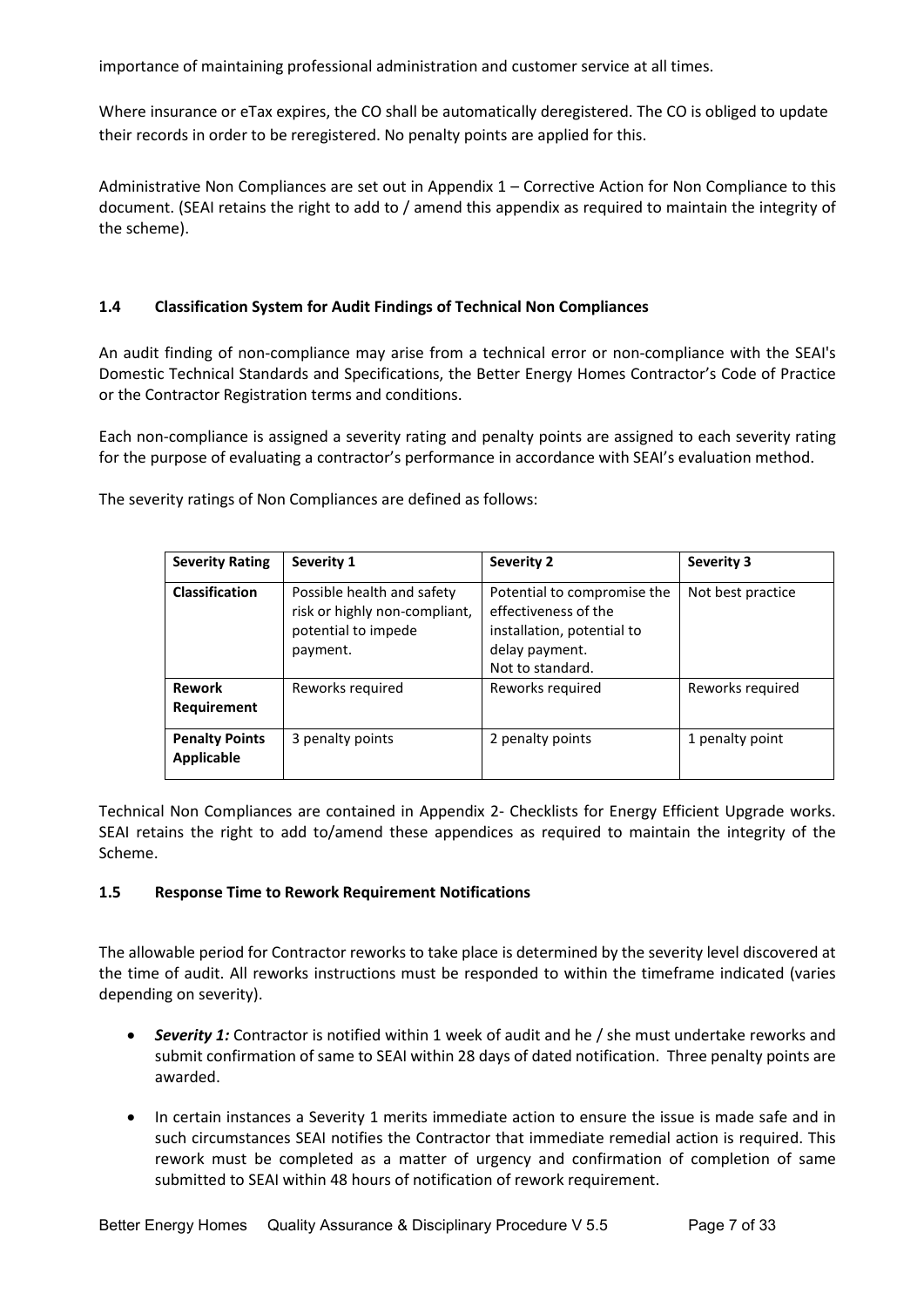• *Severity 2 and 3:* Contractor is notified within 1 week of audit and he/she must undertake reworks and submit confirmation of same to SEAI within 28 days of dated notification. Two or one penalty points respectively are awarded.

The contractor receives a Reworks Notification from SEAI with a deadline of four weeks to complete reworks and return the attached Reworks Form to the stated SEAI address.

A reworks notification may be appealed within 2 weeks, in writing only, by using the Reworks Appeal form (available a[t https://www.seai.ie/grants/supports-for-contractors/\)](https://www.seai.ie/grants/supports-for-contractors/).

## **Failure to comply with a direction to undertake reworks will result in deregistration from the SEAI Better Energy Homes Contractor register.**

See Sectio[n 2.6](#page-12-1) for Deregistration and Section [2.8 Contractor Appeals](#page-13-0) for more details.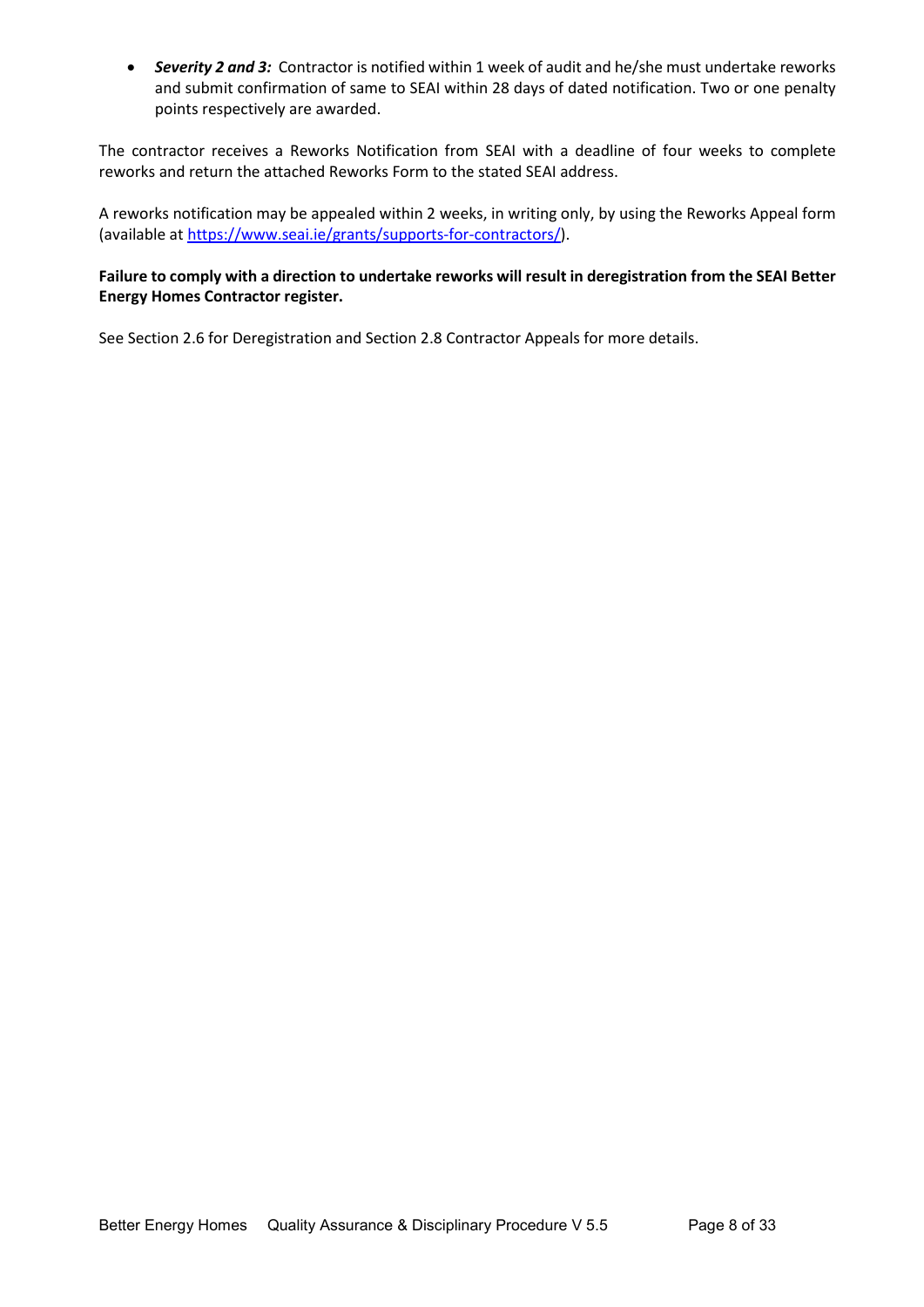## <span id="page-8-0"></span>**2. Risk Based Evaluation of Contractor Performance and Disciplinary Procedures.**

SEAI assess Contractor performance by way of risk-based analysis of a Contractor's performance over a particular time period which takes account of:

- The proportion of houses inspected which have reworks (Sev 1, Sev 2)
- The severity of these reworks (gross penalty point average for all homes that did not pass).

This approach takes account of the volume of activity being undertaken; level of inspections and the severity of instances of Non Compliance identified in particular properties.

Based on this evaluation, SEAI may issue guidance to Contractors on actions necessary to reach the required standard. The intention of any corrective actions is to assist Contractors in improving their work standards, reputation and competitiveness in accordance with the requirements of the Better Energy Schemes.

Should a Contractor fail to reach the required standard when following direction on corrective action, then, in accordance with warnings issued, disciplinary action will follow, up to and including deregistration from the SEAI Better Energy Homes Contractor register.

## <span id="page-8-1"></span>**2.1 Evaluation of Contractor Performance**

- All Contractors will be audited on a regular basis with respect to technical and administrative compliance with the codes and standards of the Better Energy Schemes.
- Each Contractor's audit results for the previous six months will be evaluated on a regular basis to determine the:
	- **% of properties as a proportion of inspected** which pass inspection (no issues on the Sev 1 to Sev 2 scale) with a target pass rate of ≥70%.
	- **Average gross penalty points, across** all issues identified, for failed properties (Sev 1 and Sev 2 issues identified) with a target of ≤4 points.
- Contractors will be advised of their evaluation results.
- SEAI may review quality records more frequently and reserve the right to communicate same more frequently, particularly where signs of risk of non-compliance are emerging.
- Where a contractor's performance falls outside of the required performance levels then appropriate guidance and / or sanctions will be notified to the contractor.
- Where a contractor works in conjunction with an Energy Partner, and carries out works under other Home Energy Schemes, SEAI will share performance results with that Energy Partner.
- SEAI reserves the right to publish the names of top performing Contractors.
- SEAI may publish and make public information concerning any deregistration from the Registered Contractors list.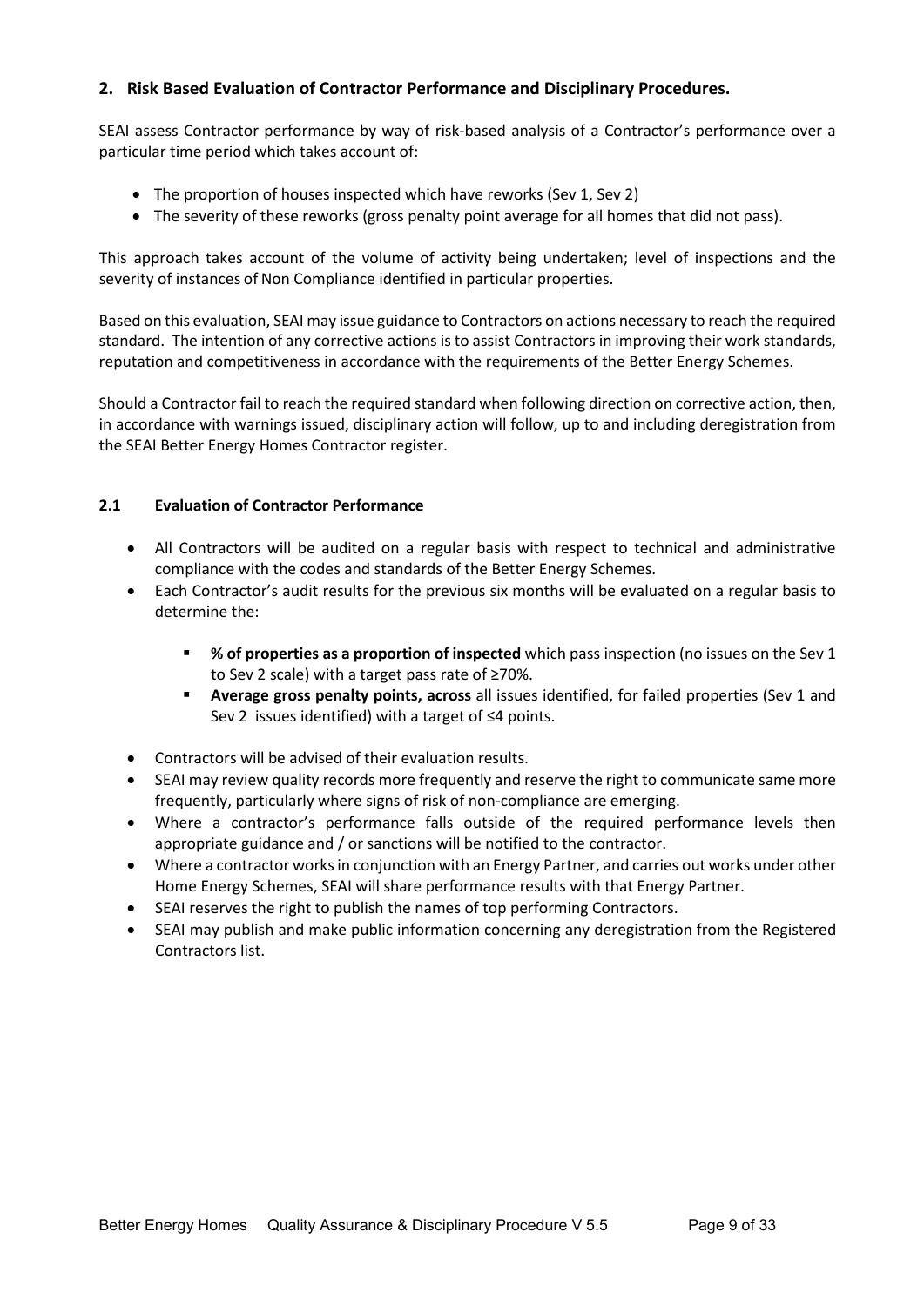#### <span id="page-9-0"></span>**2.2 Performance Categories, Corrective Actions and Sanctions.**

The evaluation of Contractor performance will place individual Contractors in the following four performance categories (identified diagrammatically below):

- GREEN: good performance / low risk
- YELLOW: medium performance / moderate risk
- ORANGE: poor performance / high risk
- **RED: very poor performance / very high risk.**



Performance evaluation will take place on a half-yearly basis. The performance categories are divided into separate bands and a Contractor's placement in a band shall determine the requirement for particular actions or sanctions as defined by SEAI. Placement in the green zone means the Contractors' performance is acceptable and no corrective actions are required.

Once contractors are identified as in a zone other than Green, they must take demonstrable action to improve performance including eliminating repeat issues.

- If in the orange zone, they must have moved to the green zone within the next three evaluations, i.e. within 18 months.
- If in the yellow zone, they must have moved to the green zone within the next two evaluations, i.e. within the next 12 months.
- If there is no demonstrable improvement, contractors may receive a letter of deregistration pending appeal and shall have 14 days to appeal the decision of deregistration.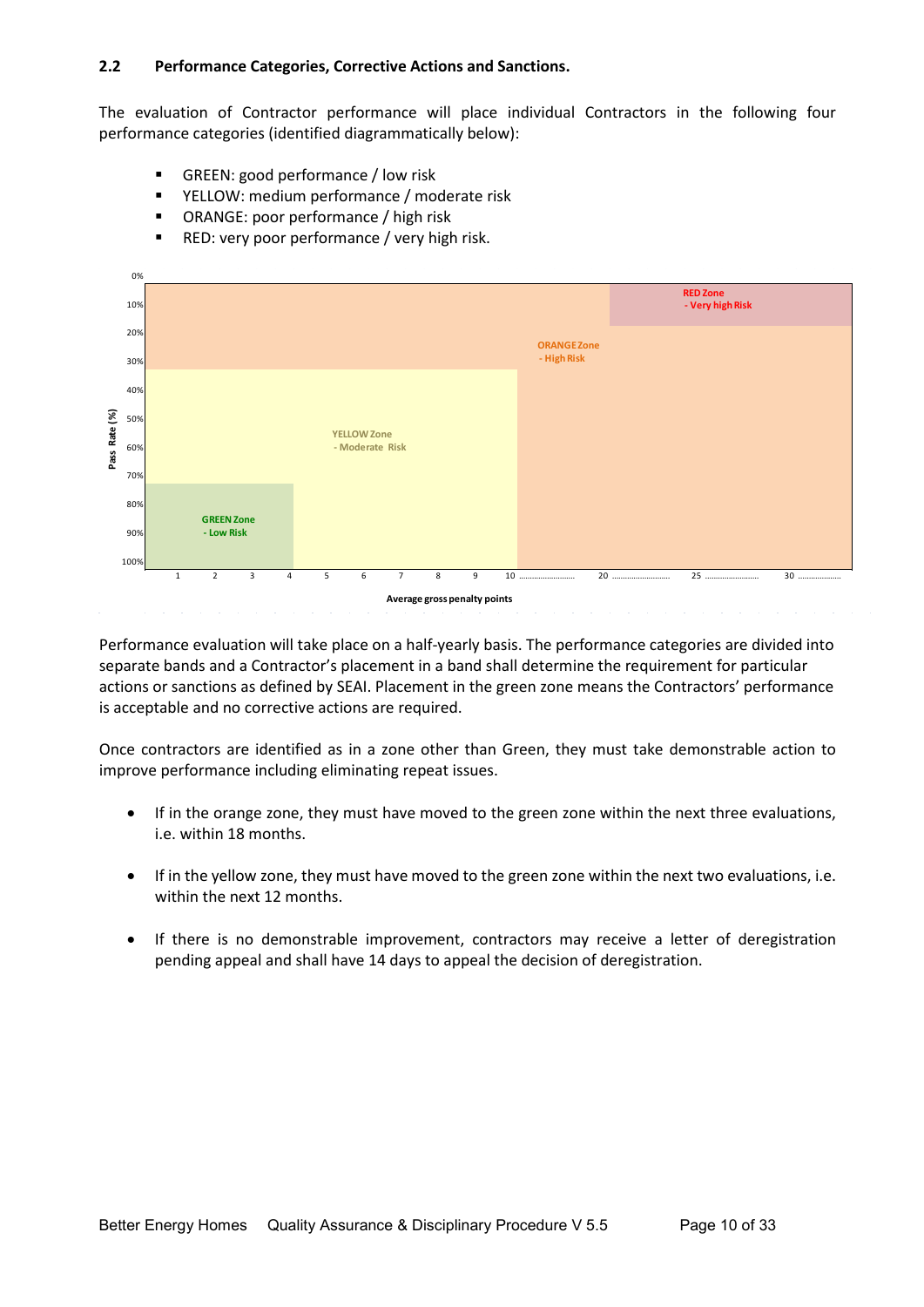The table below sets out the specific actions applying to each zone.

| <b>ZONE</b>                                                            | <b>SEAI ACTION</b>                                                                                                                                                                                          | <b>SANCTION</b>                                                                                                                                                                                                              |
|------------------------------------------------------------------------|-------------------------------------------------------------------------------------------------------------------------------------------------------------------------------------------------------------|------------------------------------------------------------------------------------------------------------------------------------------------------------------------------------------------------------------------------|
| <b>GREEN</b><br><b>Good Performance</b><br>Low risk                    | Congratulations! You are doing well.<br>Written notification of contractor<br>scorecard. Inspection regime<br>maintained                                                                                    | <b>None</b>                                                                                                                                                                                                                  |
| <b>YELLOW</b><br>Moderate<br>Performance<br><b>Medium Risk</b>         | Written notification of contractor<br>scorecard.                                                                                                                                                            | May be deregistered for a TWO (2)<br>month period if no demonstrable<br>improvement following 3 consecutive<br>SEAI performance evaluations, i.e. after<br>18 months. Performance evaluations<br>carried out every 6 months. |
| <b>ORANGE</b><br><b>Poor Performance</b><br>High risk                  | Written notification of contractor<br>scorecard.                                                                                                                                                            | May be deregistered for a SIX (6) month<br>period if no demonstrable improvement<br>following 2 consecutive SEAI performance<br>evaluations, i.e. after 12 months.<br>Performance evaluations carried every 6<br>months.     |
| <b>RED</b><br><b>Very Poor</b><br>Performance<br><b>Very High Risk</b> | Written notification of contractor<br>scorecard. A deregistration letter<br>pending appeal within 14 days is<br>issued. Contractor cannot be<br>selected for new works, but may<br>complete on-going works. | Deregistered for a six (6) month period if<br>a) no appeal is received or b) appeal is<br>rejected.                                                                                                                          |

**Any contractor identified in the Red Zone shall receive a deregistration letter pending appeal within 14 days. The Contractor cannot be selected for new works, but may complete ongoing works.**

**The deregistration period begins 14 days after the date of issue of deregistration letter or email, unless an appeal is received within this time period.** 

Appendix 3 – [Better Energy Homes QADP Zone Examples](#page-32-0) sets out examples of various contractors to demonstrate how the assessment scheme operates. Please take time to consider the scenarios set out therein.

## <span id="page-10-0"></span>**2.3 Record of Non-Compliances**

The recording of Non-Compliances in the form of Severity Ratings is one element of the evaluation process described above. Contractors shall be formally notified of Non-Compliances and Severity Ratings applied by post as part of the Reworks Notification. It is important to note that:

- A Better Energy Contractor's inspection results are recorded against their profile. Where a contractor works in conjunction with an Energy Partner, SEAI will share performance results with that Energy Partner.
- All Non-Compliances/ severity ratings associated with individual properties will be recorded on the contractor profile.
	- Each company's profile is treated as a single entity and the Non-Compliances / severity ratings accrued by individual nominated personnel listed on their Better Energy profile are assigned cumulatively.
	- Each Contractor's audit results for the previous six months will be evaluated. Note this is a rolling evaluation system, so for example if an evaluation takes place on 20<sup>th</sup> December of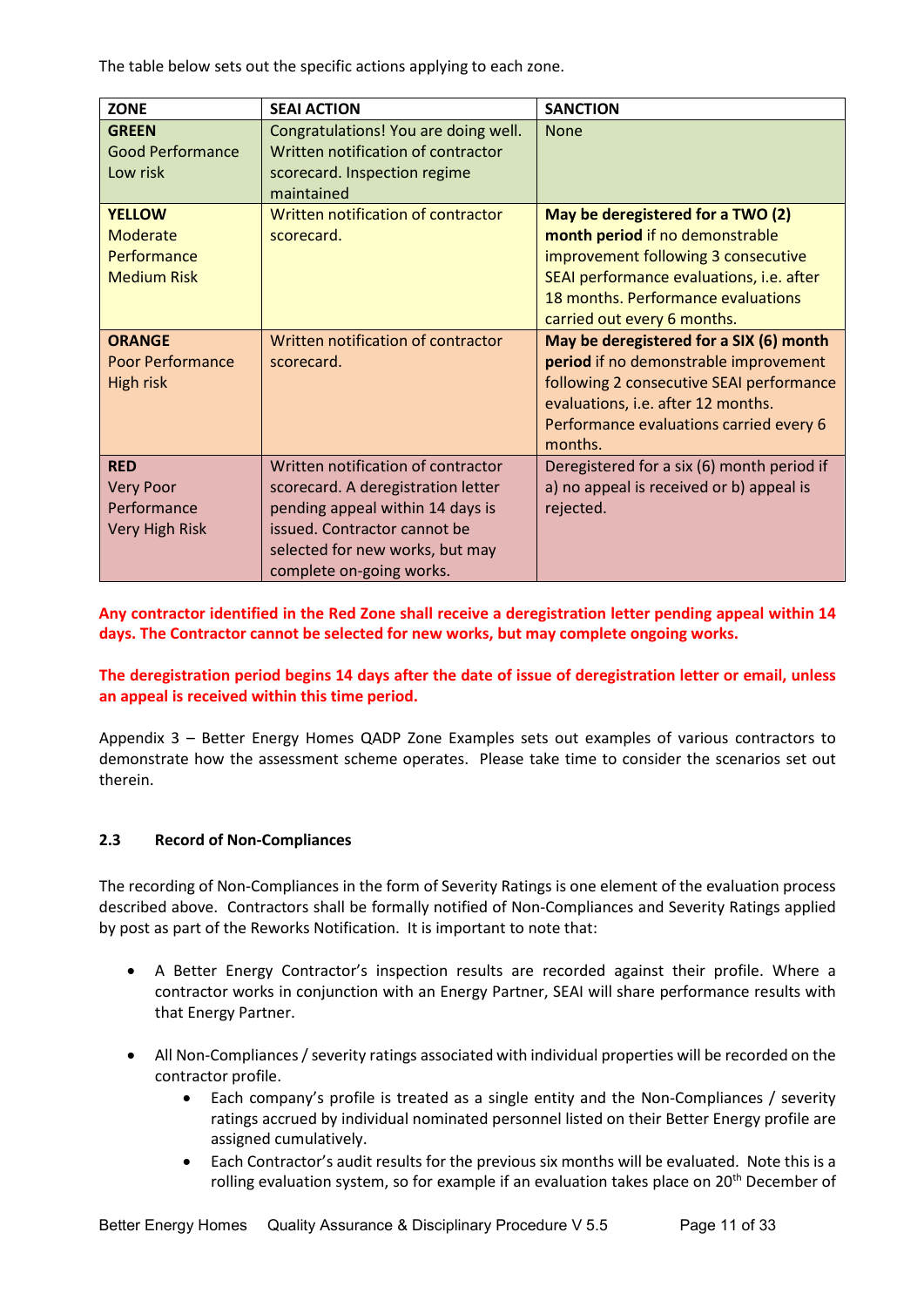any given year only Non-Compliances / severity ratings applied in the previous 6 months will be considered in the evaluation.

- Significant poor performance will require corrective actions by Registered Contractors to improve performance as directed by SEAI. Failure by a Registered Contractor to improve performance following direction by SEAI may lead to deregistration.
- Review may include looking at previous performance periods to review the progress made in quality performance by Registered Contractors.

SEAI maintains the records of inspection results for Contractors beyond the period of performance evaluations and during periods of deregistration. These records may be used by SEAI for review of quality performance, and for purposes related to Contractor registration and administration of the grants.

#### <span id="page-11-0"></span>**2.4 Immediate Deregistration**

<span id="page-11-1"></span>

| <b>Deregistration Period</b> | <b>Triggers</b>                                                                                                                                                                                                                                   |  |  |  |
|------------------------------|---------------------------------------------------------------------------------------------------------------------------------------------------------------------------------------------------------------------------------------------------|--|--|--|
| 2 Months                     | Failure to attend targeted workshops / training when directed by<br>$\bullet$<br>SEAI.                                                                                                                                                            |  |  |  |
|                              | Undertaking work without appropriate insurance cover                                                                                                                                                                                              |  |  |  |
|                              | Contractor is not registered for the measure or undertaking works<br>while deregistered.                                                                                                                                                          |  |  |  |
|                              | Contractor applying on behalf of the homeowner or letting the<br>homeowner use their email address (or any nominated personnel).<br>Exception: where an Energy Partner is applying on behalf of<br>homeowner.                                     |  |  |  |
| 6 Months                     | Inappropriate or fraudulent behaviour, including but not limited to:<br>(a) attempt to defraud SEAI / state                                                                                                                                       |  |  |  |
|                              | (b) attempt to defraud homeowner                                                                                                                                                                                                                  |  |  |  |
|                              | (c) any attempt to support the homeowner in their endeavours to defraud                                                                                                                                                                           |  |  |  |
|                              | SEAI / state                                                                                                                                                                                                                                      |  |  |  |
|                              | (d) Inappropriate, unsafe or highly non-compliant behaviour such as:                                                                                                                                                                              |  |  |  |
|                              | Failure to do reworks within the appointed time.                                                                                                                                                                                                  |  |  |  |
|                              | Tampering with/moving gas network equipment.                                                                                                                                                                                                      |  |  |  |
|                              | Natural gas works done by a non-RGII registered person.                                                                                                                                                                                           |  |  |  |
|                              | Failure to use products that are fit for purpose, or improve the<br>energy efficiency of the building or have a detrimental impact on the<br>structure, viability, quality or safety of the property or not installed<br>to applicable standards. |  |  |  |
|                              | Subcontracting work to a Contractor not on the Better Energy<br>Homes list of registered Contractors.                                                                                                                                             |  |  |  |
|                              | Very high Risk Category after a single SEAI performance evaluation.<br>See Appendix 1.                                                                                                                                                            |  |  |  |
|                              |                                                                                                                                                                                                                                                   |  |  |  |

The table below lists some of the triggers which will result in deregistration: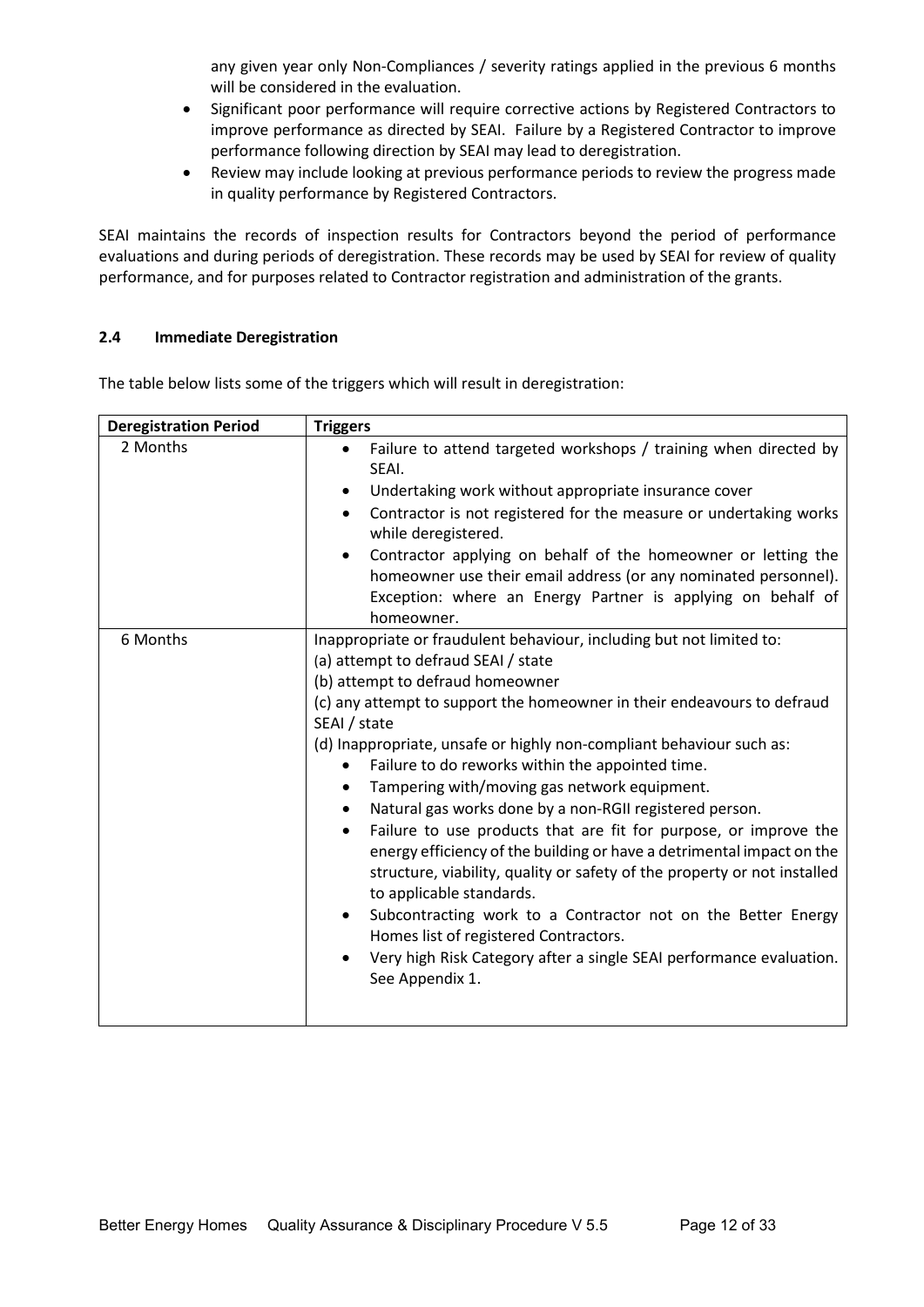<span id="page-12-0"></span>Notwithstanding the above, SEAI reserves the right to summarily deregister a Better Energy Contractor in specific circumstances including, but not limited to, the following:

- technical non-compliance with SEAI's Domestic Technical Standards and Specifications and the Better Energy Homes Contractor's Code of Practice or technical failure that risks compromising homeowner health and safety (such as a non-compliant electrical works);
- repeated seriously non-compliant works;
- failure or a verification audit or inspection (re-inspection); or
- activities that could bring the Scheme into serious disrepute.

In case of Summary Deregistration, this will not be deferred for two weeks although the Contractor will still be entitled to appeal the decision. No grant related works may be conducted until the appeal has been heard.

In order to remain registered Contractors must remain active. If they do not carry out a sufficient number of SEAI supported (grant-related or other) jobs, contractors may be removed from the register. The minimum required to be considered active is three jobs per year, with at least one job completed every six months. When a Contractor is removed from the register for being inactive, they must remain deregistered for a minimum of six months.

## <span id="page-12-1"></span>**2.6 Deregistration Process**

When a Contractor has been identified for deregistration, e.g. for seriously non-compliant works, the contractor may appeal this decision according to the deregistration appeal process set out in section ["2.8](#page-13-0)  [Contractor Appeals"](#page-13-0).

When the deregistration is due to failure to complete reworks, the contractor is given the opportunity to appeal the reworks and there is no additional deregistration appeal process after the reworks appeal decision is made or the time allowed for appeal of reworks has passed. See section "2.8 [Contractor](#page-13-0)  [Appeals"](#page-13-0).

During the deregistration period the following restrictions apply:

- A Contractor must not commence any Better Energy Homes or other Better Energy Schemes works not already started prior to de-registration
- A Contractor must not accept any new works through the Better Energy Homes Scheme or other Better Energy Programmes
- A Contractor is strictly forbidden to accept works as a change of Contractor as and from the effective date of deregistration
- The completion of any Better Energy Homes works already started by a Contractor prior to this notice, must be completed within 14 days and shall be subject to the Terms and Conditions of the scheme including audit and rework requirements.
- The contractor must notify SEAI immediately of works intended to be carried out by him/her under other SEAI Better Energy Programmes.

## <span id="page-12-2"></span>**2. 7 Re-registration**

**Re-registration on the Better Energy Contractor list is NOT automatic.** Once a Contractor's period of deregistration is completed, it is the responsibility of the Contractor to contact SEAI to request reregistration. The following information should be provided with the Contractor's re-registration request: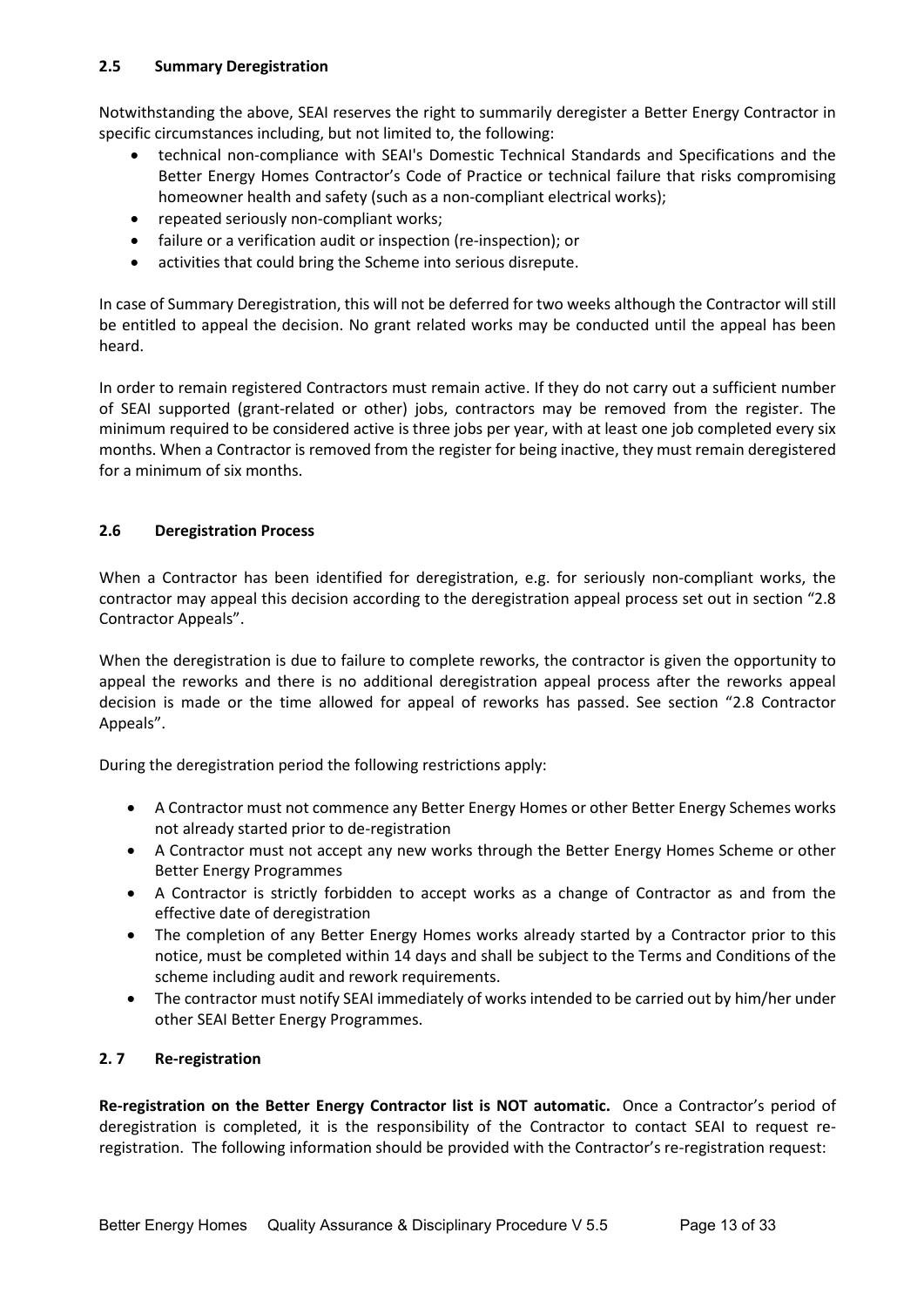- Evidence that the basis for your deregistration has been rectified and that the Contractor's company has incorporated the necessary steps in its processes to ensure that it does not occur again.
- Up to date Insurance and Tax Clearance Certificates.

SEAI reserves the right to impose particular conditions on the Contractor before re-registration. Such conditions may include, but are not limited to, the following requirements: to provide proof of competency, to study the terms and conditions of registration, to study SEAI's Domestic Technical Standards and Specifications, the Better Energy Homes Contractor's Code of Practice and QADP document (this document), to complete a training course, to pass a specified examination, or to provide an updated quality assurance statement. This list may be amended by SEAI from time to time. The number of penalty points applied and the details of the deregistration shall be kept on record.

SEAI reserves the right to refuse an application for registration or reregistration from a contractor in the following cases:

- The contractor has in any way purported to be registered with the Better Energy Homes Scheme while not registered, e.g. during periods of deregistration;
- The contractor has repeatedly failed to adhere to the Terms and Conditions during previous periods of registration;
- The contractor has inappropriately interfered with the correct administration of the SEAI grants while not registered, e.g. during periods of deregistration. This includes, but is not limited to, facilitating the payment of grant moneys for works that are not compliant with the requirements of the Better Energy Homes Scheme, signing off a Contractor Declaration in the Declaration of Works form, circumventing the intent of their or another contractor's deregistration;

#### <span id="page-13-0"></span>**2.8 Contractor Appeals**

Contractors may appeal the audit and inspection outcomes, and the decision to deregister them from the Better Energy Homes Registered Contractors List within the time limits specified.

#### <span id="page-13-1"></span>**2.8.1 Contractor Appeals to Reworks**

If an inspection returns a finding of Sev 1, Sev 2 or Sev 3 reworks, the contractor receives a Reworks Notification from SEAI with a deadline of four weeks to complete reworks and return the attached Reworks Form to the stated SEAI address. The Contractor may appeal the reworks decision in writing, within 2 weeks, using the Reworks Appeal form. The reworks appeal is reviewed by the SEAI Inspections Unit. The reworks decision may be re-appealed but only under provision of new information. The re-appeal is reviewed by the Head of the Inspections Unit and the decision is final.

A contractor who fails to complete reworks by the given deadline, and does not appeal the reworks decision, is deregistered until the reworks are completed or for longer periods where applicable.

Once a rework has been applied and not successfully appealed, penalty points are automatically awarded. Penalty points may not be appealed.

Once an appeal is received, no sanctions are imposed pending consideration of the appeal by SEAI (except in the case of summary deregistration as set out in Section [2.5 Summary Deregistration\)](#page-11-1). All appeals must be submitted in writing using the forms provided for that purpose. SEAI endeavours to respond with a decision to all appeals as quickly as possible.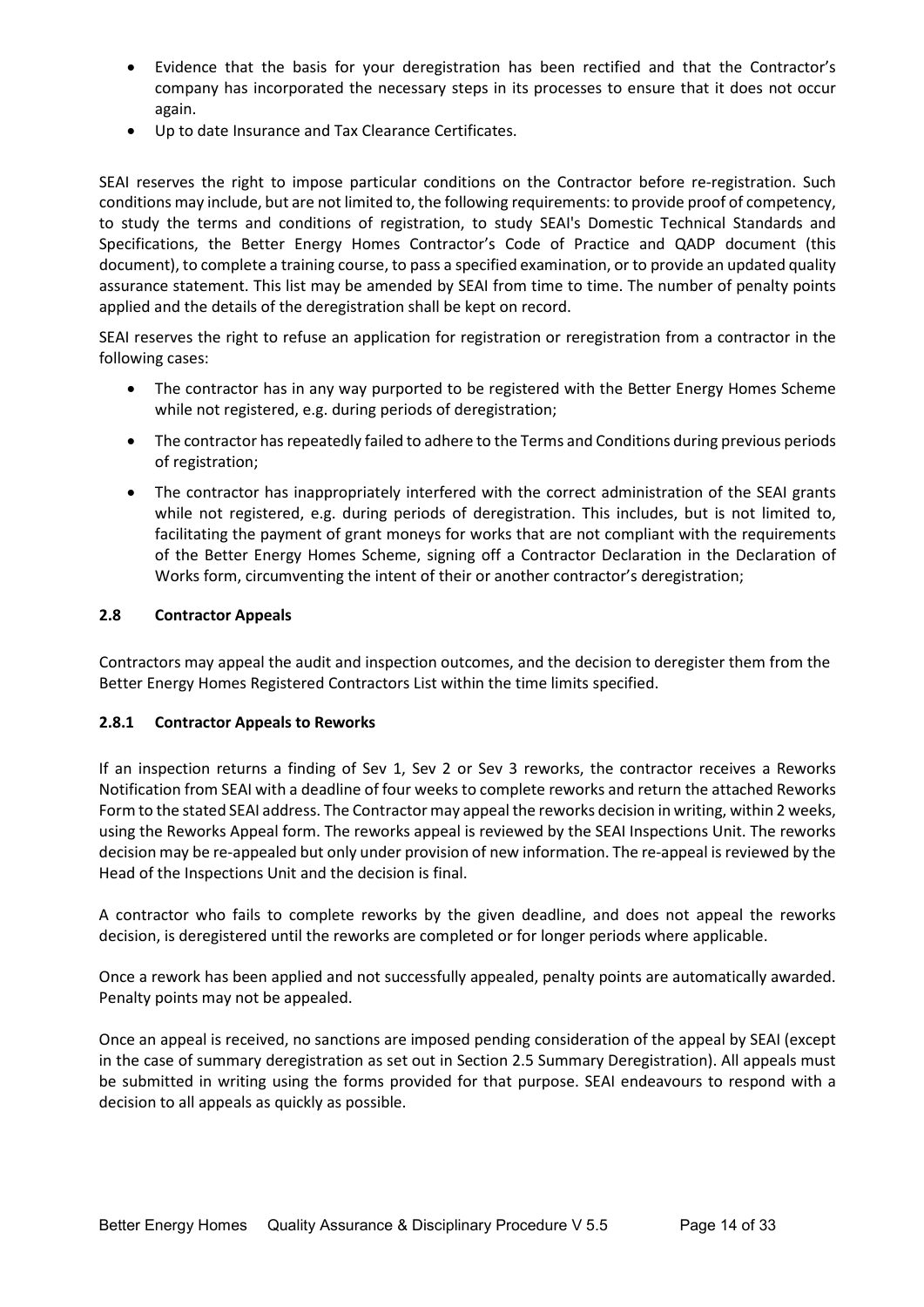Appeals on Reworks should be sent to: Technical Helpdesk Better Energy Programmes Beech Hill Office Campus Beech Hill Road Dublin 4 D04 V5N2 Email[: inspections@betterenergyhomes.ie](mailto:inspections@betterenergyhomes.ie)

#### <span id="page-14-0"></span>**2.8.1 Contractor Appeals to deregistration**

Contractors de-registered from the Better Energy Homes Registered Contractors List may appeal this decision in writing, describing in detail the grounds for the appeal and including the following information:

- Contractor ID
- Company Name
- Key Contact
- Date of Appeal
- Appeal Reference (App ID and/or MPRN)
- Key Contact Signature and Date

If an inspection returns a finding that works are seriously non-compliant, i.e. a significant portion of the work is not complete, the contractor will receive a letter of "Deregistration Pending Appeal". The Contractor has two weeks to appeal the deregistration in writing, and providing all the information listed above. Appeals for deregistration due to significant non-compliance are heard by the SEAI Appeals Board. The decision of the Appeals Board is final and may not be re-appealed.

Deregistration appeals (and insurance updates) should be sent to:

Administration Helpdesk Better Energy Homes Programme SEAI PO Box 119 Cahirciveen Co Kerry Email[: info@betterenergyhomes.ie](mailto:info@betterenergyhomes.ie)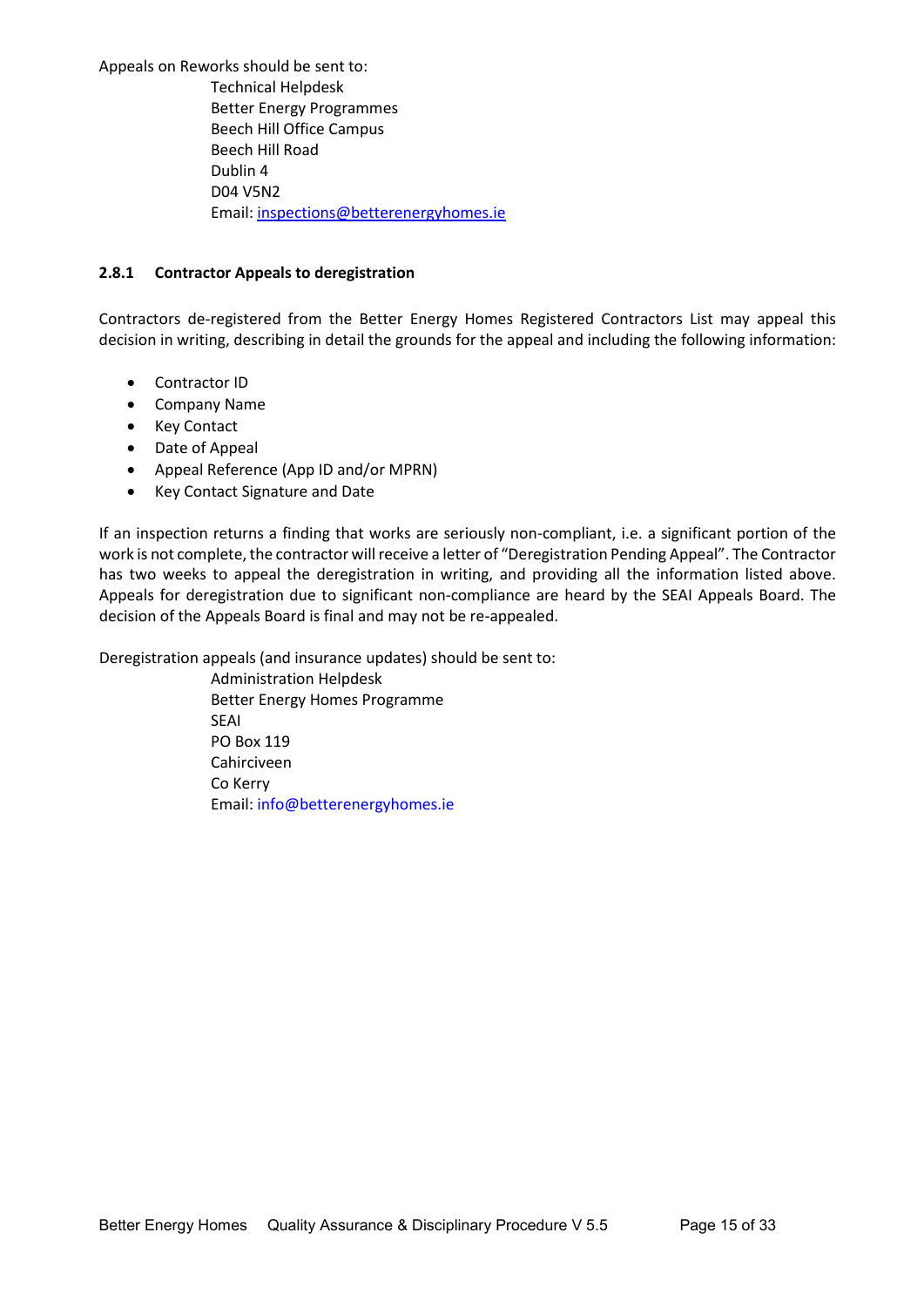## <span id="page-15-0"></span>**3. Amendments to the Quality Assurance and Disciplinary Procedure**

SEAI has the right to periodically update its procedures and practices. As a result, SEAI reserves the right to review and amend the systems and procedures outlined in this document and may also issue other directions to Better Energy Homes Contractors.

Contractors shall be made aware of any such proposed amendments by email or by way of an update displayed on the Better Energy Homes Contractors section of SEAI's website. SEAI may invite Better Energy Homes registered Contractors to submit comments on, or provide a response to, the proposed amendments. For the most up to date version of this document, that is binding on all Better Energy Homes Contractors, visit and download from SEAI's website at: [https://www.seai.ie/energy-in-business/register](https://www.seai.ie/energy-in-business/register-with-seai/contractor)[with-seai/contractor](https://www.seai.ie/energy-in-business/register-with-seai/contractor)

## <span id="page-15-1"></span>**4. Classification of Non-Compliances**

The lists are separated into administrative and technical as appropriate. As noted previously these lists may be updated from time to time and are provided here for clarity and information.

## <span id="page-15-2"></span>**5. Contact details for SEAI**

The SEAI website details the relevant contact details for the Better Energy Homes programme: <https://www.seai.ie/grants/supports-for-contractors/>

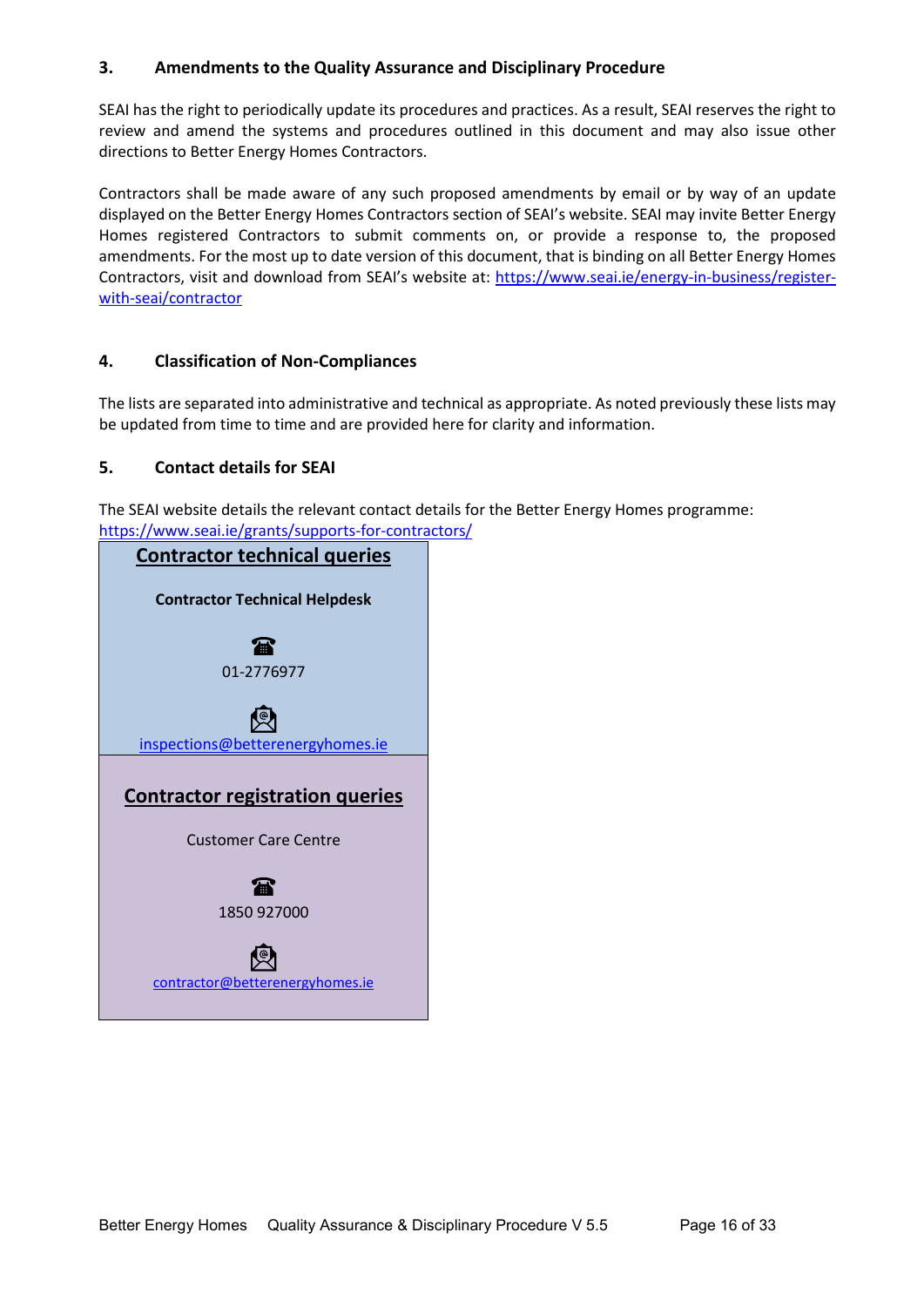## <span id="page-16-0"></span>**Appendix 1 – Corrective Actions for Non Compliance**

The list of corrective actions in the table below is not exhaustive, and sanctions may also apply to other instances of non-compliance with the T&C, the SEAI's Domestic Technical Standards and Specifications, the Better Energy Homes Contractor's Code of Practice and other directions from SEAI.

| #                       | Doc Ref                                                | <b>Description</b>                                                                                                                                                                                                                                                                                   | <b>Immediate</b><br><b>Sanction</b>                                                      |
|-------------------------|--------------------------------------------------------|------------------------------------------------------------------------------------------------------------------------------------------------------------------------------------------------------------------------------------------------------------------------------------------------------|------------------------------------------------------------------------------------------|
| 1                       | <b>T&amp;C4</b>                                        | Engaging in inappropriate or fraudulent behaviour                                                                                                                                                                                                                                                    | 6 months                                                                                 |
| $\overline{2}$          | T&C 13                                                 | Failure to carry out remedial works as required and within the appointed                                                                                                                                                                                                                             |                                                                                          |
|                         |                                                        | deadline.                                                                                                                                                                                                                                                                                            | 6 months                                                                                 |
| 3                       | <b>DTSS 6.8</b>                                        | Natural gas works done by a non-RGII registered person                                                                                                                                                                                                                                               | 6 months                                                                                 |
| $\overline{\mathbf{4}}$ | T&C 9,<br>21<br>COP<br>2.2,<br><b>DTSS 2.3</b>         | Failure to use products that, are fit for purpose, or improve the energy<br>efficiency of the building or have a detrimental impact on the structure,<br>viability, quality or safety of the property, or not installed to applicable<br>standards                                                   | 6 months                                                                                 |
| 5                       | <b>T&amp;C 28</b>                                      | Sub-contracting to a contractor not on the Better Energy Homes scheme<br>list of registered contractors for said measures                                                                                                                                                                            | 6 months                                                                                 |
| 6                       | <b>T&amp;C 20</b>                                      | Failure to attend targeted workshops / training when directed by SEAI                                                                                                                                                                                                                                | 2 months                                                                                 |
| $\overline{7}$          | <b>T&amp;C7</b>                                        | Undertaking works without appropriate Insurance cover                                                                                                                                                                                                                                                | 2 months                                                                                 |
| 8                       | CoP 2.1<br><b>T&amp;C8</b>                             | Contractor is not registered for the measure or undertaking works while<br>deregistered (where applicable this sanction runs subsequent to the earlier<br>term of deregistration)                                                                                                                    | 6 months; may<br>be unable to<br>re-register                                             |
| 9                       | T&C 6 & 7<br>CoP 2.1                                   | Undertaking works while unregistered due to failure to provide valid eTax<br>details and/or valid Declaration of Insurance)                                                                                                                                                                          | 2 months or<br>Dereg<br>until<br>received,<br>whichever<br>date is later                 |
| 11                      | <b>T&amp;C 18</b><br>CoP 2.3<br><b>DTSS 2.3</b><br>etc | Failure to provide optimal solution to homeowner where physically and<br>economically possible or to improve the energy efficiency as required (e.g.<br>less than minimum required wall / roof insulation / heat pump efficiencies<br>lower than required)                                           | 6 months                                                                                 |
| 12                      | CoP <sub>3</sub>                                       | Contractors should behave professionally at all times and maintain the high<br>standards expected of the scheme from the quality of the physical works<br>carried out to the level of professionalism with which they are completed,<br>as per the Better Energy Homes Contractor's Code of Practice | 2 months                                                                                 |
| 13                      | <b>CoP 2.2</b>                                         | Failure to respond to SEAI email requests within the required timeframe<br>thereby impeding the effective and efficient administration of the scheme                                                                                                                                                 | Dereg<br>until<br>received                                                               |
| 14                      | <b>CoP 2.2</b>                                         | Failure to provide the correct data and date of works on the declaration of<br>works (DoW) form, required documentation or in a verification email,<br>thereby impeding the effective and efficient administration of the Scheme                                                                     | 2 months                                                                                 |
| 15                      | <b>Reg Email</b>                                       | Unauthorised use of the SEAI logo for marketing or other purposes                                                                                                                                                                                                                                    | 2 months                                                                                 |
| 16                      | CoP <sub>3</sub>                                       | Contractor applying on behalf of the homeowner or letting the homeowner<br>use their email address (or any nominated personnel), except for<br>counterparty applications                                                                                                                             | 2 months                                                                                 |
| 17                      | T&C 9-10                                               | Failure to ensure that nominated personnel meet the technical<br>competency requirements for the scheme as specified by SEAI, and are<br>competent, qualified and have the necessary training and experience to<br>complete the works according to the scheme's specifications                       | 2 months or<br>until<br>personnel<br>meets<br>requirement;<br>whichever<br>date is later |
| 18                      | <b>T&amp;C 9</b>                                       | DoW signed by a non-nominated person (not on the nominated personnel<br>list for the company)                                                                                                                                                                                                        | 2 months                                                                                 |
| 19                      | CoP <sub>3</sub>                                       | Failure to explain the terms of an offer clearly, the full implications of the<br>works proposed and give appropriate information in writing when dealing<br>with vulnerable homeowners and/or Special Needs Persons.                                                                                | 6 months                                                                                 |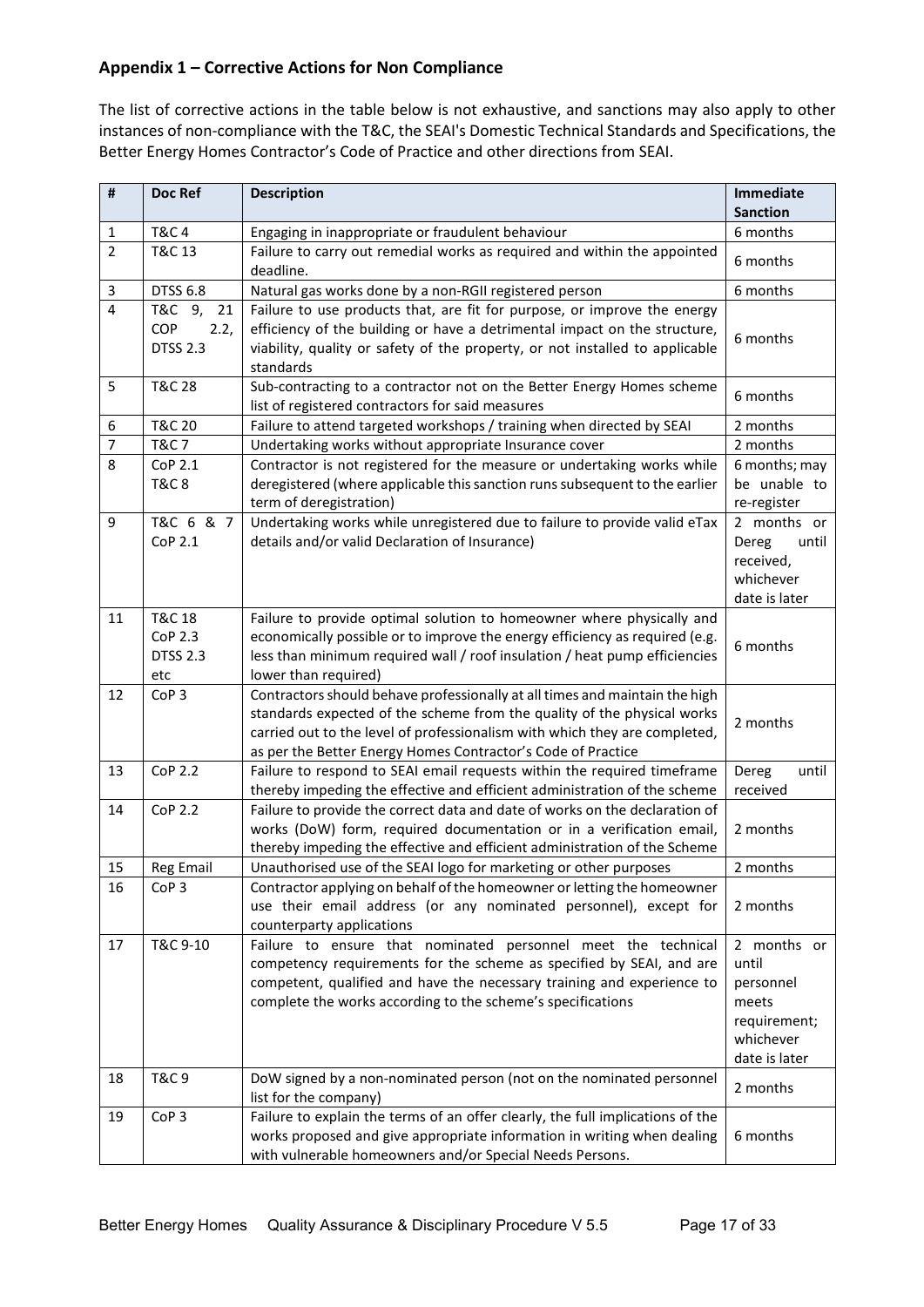| #  | Doc Ref          | <b>Description</b>                                                                                                                                                                                  | <b>Immediate</b><br><b>Sanction</b> |
|----|------------------|-----------------------------------------------------------------------------------------------------------------------------------------------------------------------------------------------------|-------------------------------------|
| 20 | T&C 14           | Nominated Personnel repeatedly signing Declarations of Works although<br>the works are not to standard, with the same issues arising several times                                                  | 6 months                            |
| 21 | $C0P$ 2.5        | If a contractor is reinstated after deregistration for item 20 on this list, and<br>continues to sign Declarations of Works although the works are not to<br>standard, with the same issues arising | Indefinite<br>deregistration        |
| 22 | CoP <sub>3</sub> | Failing to adhere to the other directions in the Code of Conduct, e.g. on<br>offering professional advice, providing clear information to homeowners,<br>issuing detailed quotations and invoices.  | 2 months                            |
| 23 | <b>T&amp;C4</b>  | Purporting to be SEAI, or a related Government Department, or giving the<br>impression of representing same                                                                                         | 2 months                            |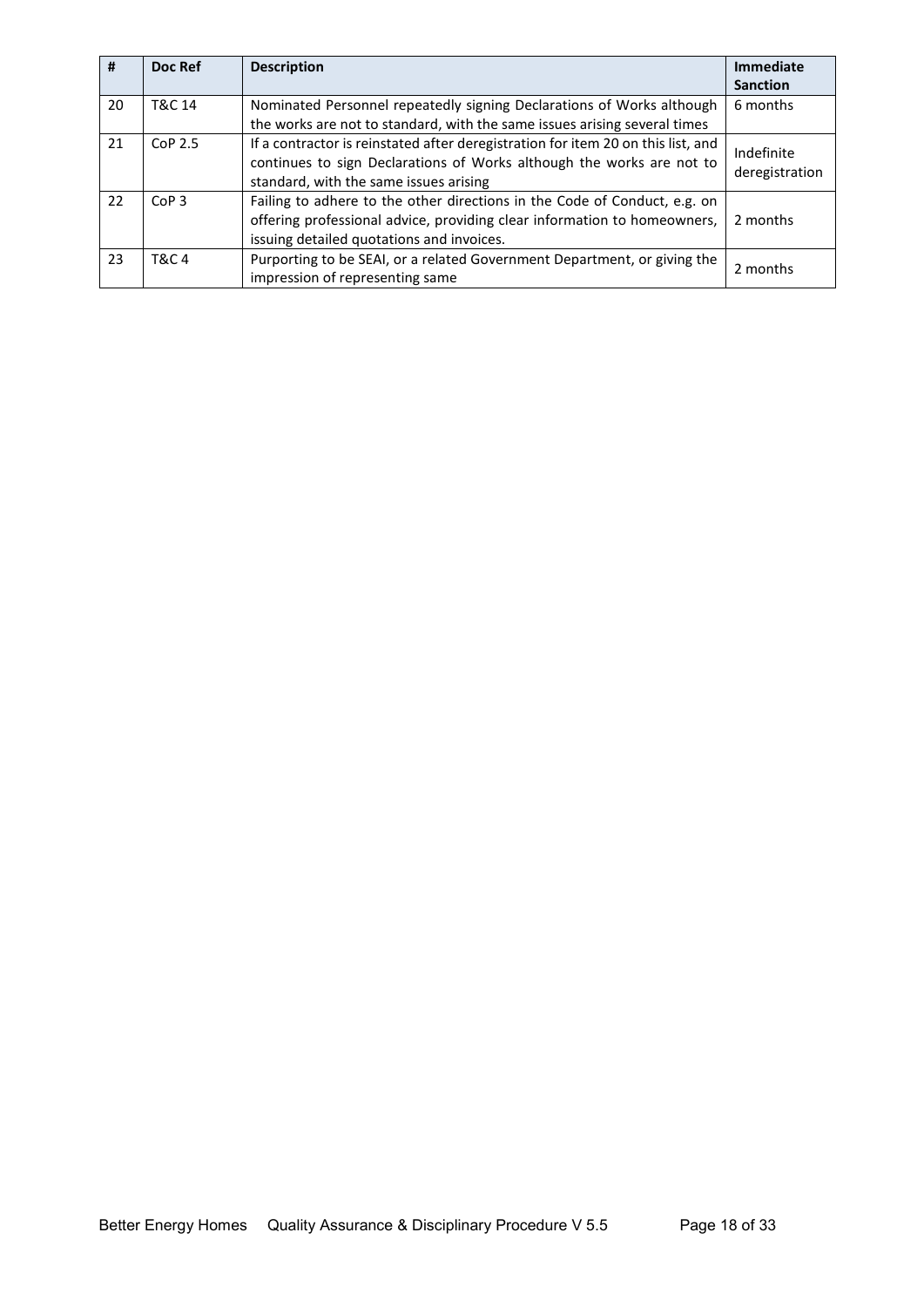# <span id="page-18-0"></span>**Appendix 2- Checklists for Energy Efficient Upgrade works**

#### <span id="page-18-1"></span>**2.1 Roof Insulation**

| Code            | <b>Section</b>           | <b>Detail</b>                                         | <b>Severity</b> |            |              |  |
|-----------------|--------------------------|-------------------------------------------------------|-----------------|------------|--------------|--|
|                 |                          |                                                       | One             | Two        | <b>Three</b> |  |
|                 | Page 1 of 1              |                                                       |                 |            |              |  |
| B2, B3,         | <b>INSULATION AREA</b>   | $\square$ Whole house solution not installed          | $\sqrt{ }$      |            |              |  |
| <b>B4</b>       | <b>INSTALLED</b>         |                                                       |                 |            |              |  |
| C3, C4          | <b>INSULATION DEPTH</b>  | $\square$ Insulation depth does not provide required  | $\sqrt{ }$      |            |              |  |
|                 | <b>INSTALLED AS SPEC</b> | U-Value                                               |                 |            |              |  |
| G               | <b>DOCUMENTATION</b>     | $\square$ Insulation Guarantee Not visible / Not      |                 |            | V            |  |
|                 |                          | available                                             |                 |            |              |  |
| HA <sub>2</sub> | PIPE INSULATION          | $\square$ No insulation                               | $\sqrt{ }$      |            |              |  |
| HA <sub>1</sub> | PIPE INSULATION          | $\Box$ Not all pipes insulated                        |                 | $\sqrt{ }$ |              |  |
| HA3             |                          | $\Box$ Not to Scheme Standard                         |                 |            |              |  |
| 11              | <b>WALKBOARDS</b>        | $\Box$ Not fitted (but required)                      | $\sqrt{ }$      |            |              |  |
| J3              |                          | $\square$ Not supported safely                        |                 |            |              |  |
| J2              | <b>WALKBOARDS</b>        | □ Not fitted to Scheme Standard                       |                 | $\sqrt{ }$ |              |  |
| K1              | <b>HATCH</b>             | □ Draught Proofing not to Scheme Standard             |                 | $\sqrt{ }$ |              |  |
| K <sub>6</sub>  |                          | □ Insulation not to Scheme Standard                   |                 |            |              |  |
| L1              | <b>WATER STORAGE</b>     | $\square$ No Insulation fitted                        | $\sqrt{ }$      |            |              |  |
|                 | <b>TANK INSULATION</b>   |                                                       |                 |            |              |  |
| L2              | <b>WATER STORAGE</b>     | $\Box$ Not fitted to Scheme Standard                  |                 |            |              |  |
|                 | <b>TANK INSULATION</b>   | $\square$ No ties/tape used                           |                 | $\sqrt{ }$ |              |  |
|                 |                          | $\Box$ Insulated lid not fitted                       |                 |            |              |  |
| N <sub>4</sub>  | <b>VENTILATION</b>       | $\Box$ Vents blocked                                  | $\sqrt{ }$      |            |              |  |
| <b>N5</b>       |                          | $\square$ Insufficient Ventilation                    |                 |            |              |  |
| N7              | <b>VENTILATION</b>       | $\Box$ Excessive Ventilation                          |                 | V          |              |  |
|                 |                          |                                                       |                 |            |              |  |
| O <sub>2</sub>  | <b>ELECTRICAL</b>        | $\square$ Recessed Ceiling lights not protected to    |                 |            |              |  |
| O <sub>4</sub>  |                          | Scheme standard                                       |                 |            |              |  |
| O <sub>3</sub>  |                          | $\square$ Ancillary Electrical Items covered by       | $\sqrt{ }$      |            |              |  |
| O <sub>5</sub>  |                          | Insulation                                            |                 |            |              |  |
|                 |                          | □ High Powered Cables covered                         |                 |            |              |  |
|                 |                          | $\Box$ Work not to standard                           |                 |            |              |  |
| Z <sub>2</sub>  | <b>INSULATION AS PER</b> | □ Not as per Scheme Standard                          |                 |            |              |  |
| Z1              | <b>SPECIFICATION</b>     | $\square$ No NSAI Certificate or equivalent for spray | $\sqrt{ }$      |            |              |  |
|                 |                          | foam insulation                                       |                 |            |              |  |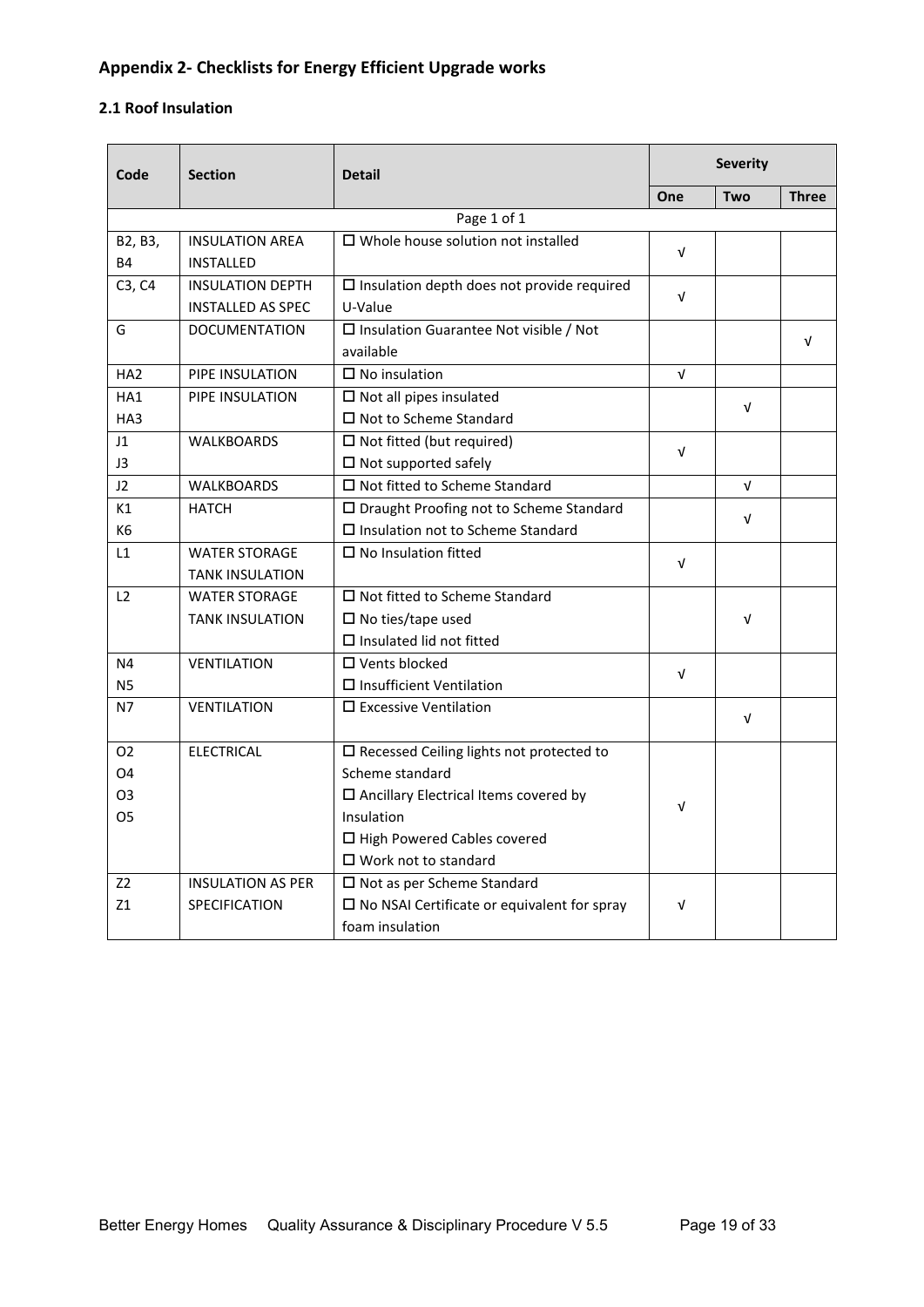## <span id="page-19-0"></span>**2.2 Cavity Wall Insulation**

| Code                                          | <b>Section</b>           | <b>Detail</b>                                                                                                                                                                                                                                                                                                                             | <b>Severity</b> |            |              |  |
|-----------------------------------------------|--------------------------|-------------------------------------------------------------------------------------------------------------------------------------------------------------------------------------------------------------------------------------------------------------------------------------------------------------------------------------------|-----------------|------------|--------------|--|
|                                               |                          |                                                                                                                                                                                                                                                                                                                                           | One             | Two        | <b>Three</b> |  |
|                                               |                          | Page 1 of 1                                                                                                                                                                                                                                                                                                                               |                 |            |              |  |
| B2, B3,<br>B4                                 | WALL AREA TO BE FILLED   | $\Box$ Whole house solution not installed                                                                                                                                                                                                                                                                                                 | V               |            |              |  |
| C1                                            |                          | $\Box$ Drill Hole Pattern not to Scheme<br>Standard (see NSAI Agrément Certificate)                                                                                                                                                                                                                                                       |                 |            |              |  |
| C <sub>2</sub>                                | <b>DRILL PATTERN</b>     | $\square$ Sealing of drill holes not as per Scheme<br>standard (see NSAI Agrément Certificate)                                                                                                                                                                                                                                            |                 | V          |              |  |
| G <sub>1</sub>                                |                          | $\square$ Not as per Scheme standard (see NSAI<br>Agrément Certificate)                                                                                                                                                                                                                                                                   |                 |            |              |  |
| G <sub>2</sub>                                | <b>CAVITY BRUSHES</b>    | □ Required but not fitted (see NSAI<br>Agrément Certificate)                                                                                                                                                                                                                                                                              |                 | V          |              |  |
| H1                                            | TOP OF CAVITIES CAPPED   | $\square$ Not closed as per Scheme standard                                                                                                                                                                                                                                                                                               |                 | $\sqrt{ }$ |              |  |
| $\overline{11}$                               | <b>NSAI AGREMENT</b>     | $\Box$ Not provided                                                                                                                                                                                                                                                                                                                       |                 |            | $\sqrt{ }$   |  |
| J1<br>J7<br>J9<br>J <sub>5</sub><br>J4<br>J12 | <b>VENTILATION</b>       | $\square$ Vents blocked<br>$\square$ Background vent not fitted but<br>required<br>$\square$ Permanent vent not fitted but<br>required<br>$\Box$ Mechanical vent not fitted but<br>required<br>$\square$ Insufficient Ventilation<br>$\square$ Mechanical extract ventilation<br>installed in the same room as an open<br>flued appliance | $\sqrt{ }$      |            |              |  |
| J2<br>J8<br>J10<br>J <sub>6</sub>             | <b>VENTILATION</b>       | □ Vents not sleeved<br>$\square$ Background vent not installed to<br>standard<br>$\square$ Permanent vent not installed to<br>standard<br>$\square$ Mechanical vent not installed to<br>standard                                                                                                                                          |                 | V          |              |  |
| J11                                           | <b>VENTILATION</b>       | $\square$ Mechanical extract ventilation<br>advisory note not available                                                                                                                                                                                                                                                                   |                 |            | v            |  |
| L1                                            | <b>WALL PENETRATIONS</b> | $\Box$ Not sealed and not watertight                                                                                                                                                                                                                                                                                                      |                 | $\sqrt{ }$ |              |  |
| M1                                            | <b>BEAD ADHESIVE</b>     | $\square$ Insufficient adhesive                                                                                                                                                                                                                                                                                                           | $\sqrt{ }$      |            |              |  |
|                                               | <b>INSULATION AS PER</b> |                                                                                                                                                                                                                                                                                                                                           |                 | V          |              |  |
| Z1                                            | SPECIFICATION            | $\Box$ Not as per Scheme standards                                                                                                                                                                                                                                                                                                        |                 |            |              |  |
|                                               | <b>INSULATION AS PER</b> |                                                                                                                                                                                                                                                                                                                                           | $\sqrt{ }$      |            |              |  |
| Z <sub>2</sub><br>N1                          | SPECIFICATION            | $\Box$ Not as per Scheme standard<br>$\square$ ESB meter box                                                                                                                                                                                                                                                                              |                 |            |              |  |
| N <sub>2</sub><br>N3                          | <b>BEAD SPILLAGE</b>     | $\square$ Gas meter box<br>$\square$ Boiler flue compromised by works                                                                                                                                                                                                                                                                     | V               |            |              |  |
| 01                                            | <b>ELECTRICAL</b>        | $\square$ Work not to standard                                                                                                                                                                                                                                                                                                            | $\sqrt{ }$      |            |              |  |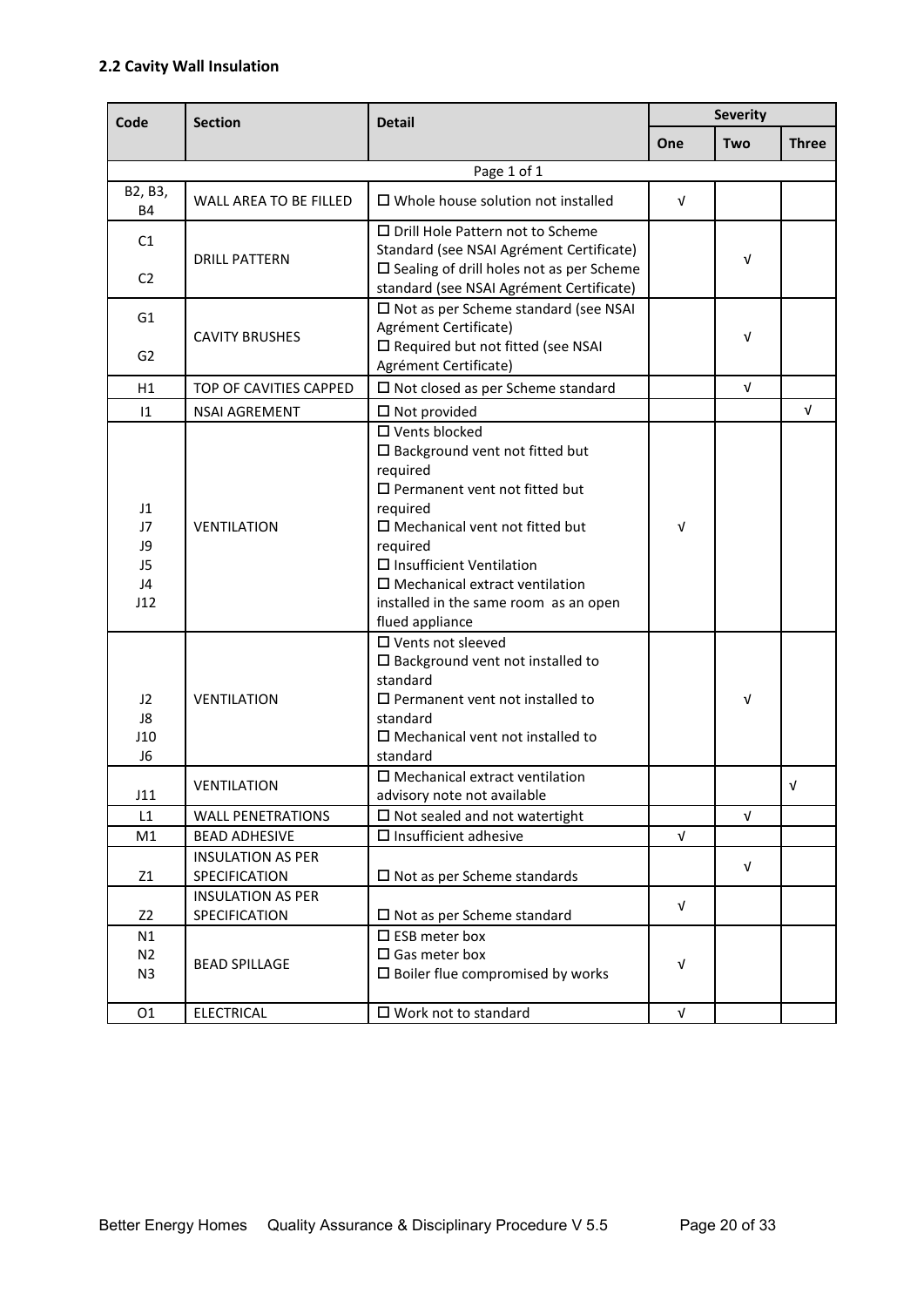#### <span id="page-20-0"></span>**2.3 Internal Wall Insulation**

|                                                                       |                                                         |                                                                                                                                                                                                                                                                                                                                  | <b>Severity</b> |            |              |
|-----------------------------------------------------------------------|---------------------------------------------------------|----------------------------------------------------------------------------------------------------------------------------------------------------------------------------------------------------------------------------------------------------------------------------------------------------------------------------------|-----------------|------------|--------------|
| Code                                                                  | <b>Section</b>                                          | <b>Detail</b>                                                                                                                                                                                                                                                                                                                    | One             | Two        | <b>Three</b> |
|                                                                       |                                                         | Page 1 of 1                                                                                                                                                                                                                                                                                                                      |                 |            |              |
|                                                                       |                                                         |                                                                                                                                                                                                                                                                                                                                  |                 |            |              |
| <b>B1</b>                                                             | SEALING OF DRY<br>LINING                                | $\square$ Incomplete sealing of joints                                                                                                                                                                                                                                                                                           |                 | V          |              |
| K1, K2,<br>K3                                                         | <b>INSULATION AREA</b><br><b>INSTALLED</b>              | $\Box$ Whole house solution not installed                                                                                                                                                                                                                                                                                        | $\sqrt{ }$      |            |              |
| C <sub>2</sub><br>C <sub>3</sub><br>C <sub>4</sub>                    | <b>IRREGULARITES</b>                                    | $\square$ Poor surface finish<br>$\Box$ Dry Lining not fixed securely<br>$\square$ Uneven contours on walls and/or ceiling                                                                                                                                                                                                       |                 | V          |              |
| D1                                                                    | <b>SUPPLIER</b><br><b>GUARANTEE</b>                     | $\square$ Not supplied to client                                                                                                                                                                                                                                                                                                 |                 |            | $\sqrt{ }$   |
| NA1                                                                   | PLUMBING /<br><b>HEATING GENERAL</b><br><b>FIXTURES</b> | $\Box$ Not re-fitted correctly                                                                                                                                                                                                                                                                                                   |                 | $\sqrt{ }$ |              |
| F <sub>1</sub>                                                        | <b>VAPOUR BARRIER</b>                                   | $\Box$ None observed                                                                                                                                                                                                                                                                                                             | $\sqrt{ }$      |            |              |
| G1<br>G <sub>2</sub><br>G <sub>3</sub><br>G <sub>6</sub><br>G8<br>G11 | <b>VENTILATION</b>                                      | $\square$ Insufficient ventilation<br>$\square$ Vents blocked<br>$\square$ Permanent vent not fitted but required<br>$\square$ Background vent not fitted but required<br>$\square$ Mechanical vent not fitted but required<br>$\square$ Mechanical extract ventilation installed in the<br>same room as an open flued appliance | $\sqrt{ }$      |            |              |
| G5<br>G7<br>G9<br>G4                                                  | <b>VENTILATION</b>                                      | $\Box$ Vents not sleeved<br>$\square$ Background vent not installed to standard<br>$\Box$ Mechanical vent not installed to standard<br>$\square$ Permanent vent not installed to standard                                                                                                                                        |                 | $\sqrt{ }$ |              |
| Z1                                                                    | <b>INSULATION AS PER</b><br>SPECIFICATION               | $\Box$ Not as per Scheme Standard                                                                                                                                                                                                                                                                                                | $\sqrt{ }$      |            |              |
| E4<br>E <sub>5</sub>                                                  | <b>ELECTRICAL WORKS</b><br>& FIXTURES                   | $\square$ Faulty wiring observed<br>$\square$ Electrical Cabling not in conduit or trunking                                                                                                                                                                                                                                      | $\sqrt{ }$      |            |              |
| EW1                                                                   | <b>ELECTRICAL WORK</b>                                  | $\square$ Not to standard                                                                                                                                                                                                                                                                                                        | $\sqrt{ }$      |            |              |
| E1<br>E <sub>2</sub><br>E <sub>3</sub>                                | <b>ELECTRICAL</b><br><b>FIXTURES</b>                    | $\Box$ Not extended to front of dry lining<br>$\Box$ Not adequately sealed<br>$\square$ Fixing screws missing                                                                                                                                                                                                                    |                 | V          |              |
| M1<br>M <sub>2</sub>                                                  | <b>GAS SUPPLY</b><br><b>SERVICES</b>                    | $\Box$ Gas pipe covered by insulation<br>$\square$ Gas pipe not sleeved through wall insulation<br>and wall                                                                                                                                                                                                                      | $\sqrt{ }$      |            |              |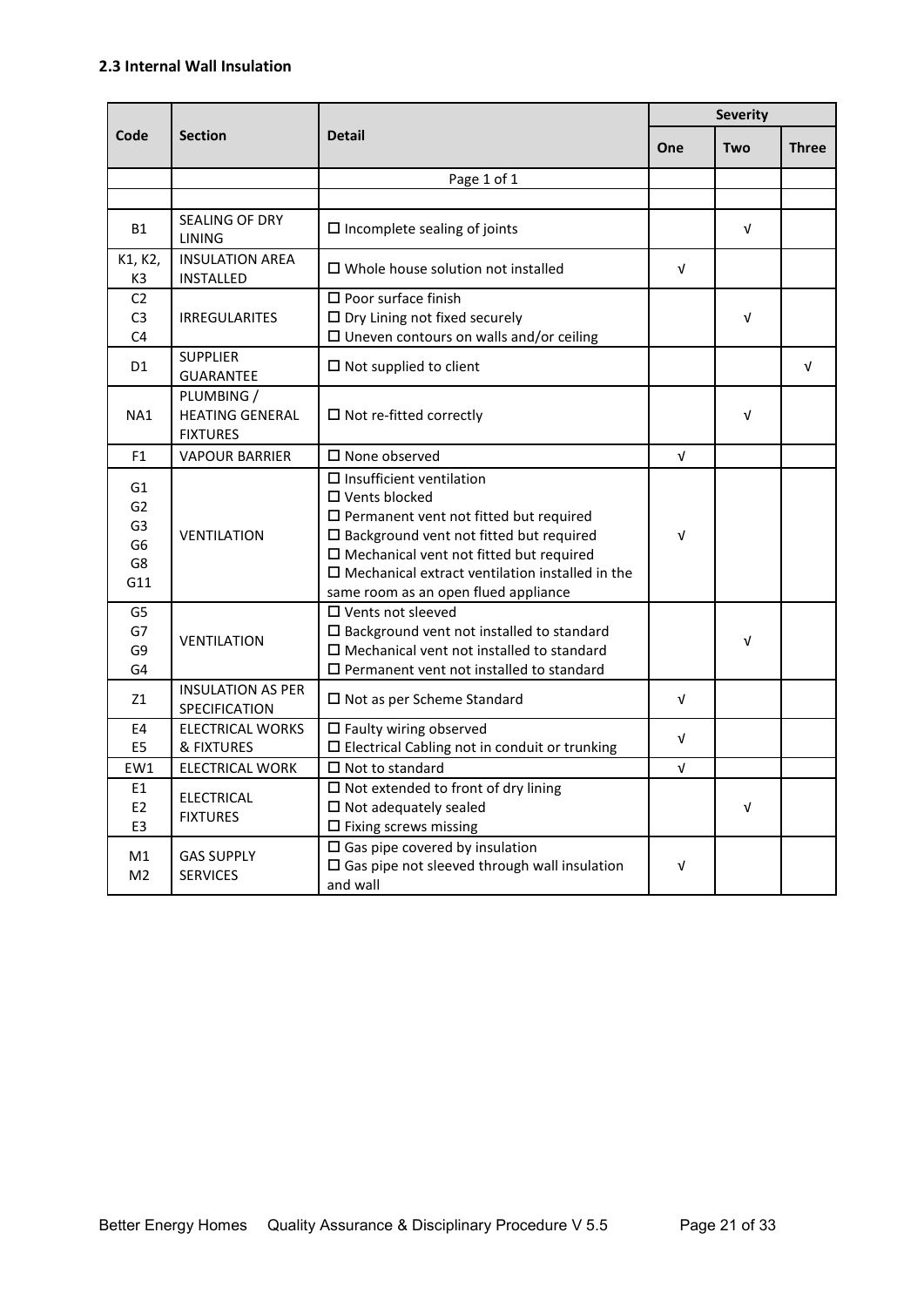#### <span id="page-21-0"></span>**2.4 External Wall Insulation**

|                                                                                    |                                            |                                                                                                                                                                                                                                                                                                                          | <b>Severity</b> |            |              |
|------------------------------------------------------------------------------------|--------------------------------------------|--------------------------------------------------------------------------------------------------------------------------------------------------------------------------------------------------------------------------------------------------------------------------------------------------------------------------|-----------------|------------|--------------|
| Code                                                                               | <b>Section</b>                             | <b>Detail</b>                                                                                                                                                                                                                                                                                                            | One             | Two        | <b>Three</b> |
|                                                                                    |                                            | Page 1 of 2                                                                                                                                                                                                                                                                                                              |                 |            |              |
| A1                                                                                 | <b>NSAI AGREMENT</b><br><b>CERTIFICATE</b> | $\square$ Not provided                                                                                                                                                                                                                                                                                                   |                 |            | $\sqrt{ }$   |
| C1<br>C <sub>2</sub><br>C <sub>3</sub>                                             | <b>DETAILING AROUND</b><br>WINDOWS/DOORS   | $\square$ Not as per Scheme Standard<br>$\square$ Incomplete<br>$\square$ Using non approved fixtures/fittings/sills                                                                                                                                                                                                     |                 | V          |              |
| <b>B1</b><br><b>B2</b>                                                             | <b>IRREGULARITES</b>                       | $\square$ Not fixed securely<br>$\square$ Uneven contours on walls                                                                                                                                                                                                                                                       |                 | $\sqrt{ }$ |              |
| <b>P1</b><br>P <sub>2</sub><br>P <sub>3</sub>                                      | <b>GAS SUPPLY</b><br><b>SERVICES</b>       | $\Box$ Gas meter box not in accordance with Bord<br>Gais Job Aid Note<br>$\Box$ Gas pipe covered by insulation /not in<br>accordance with Bord Gais Job Aid Note<br>$\square$ Gas pipe not sleeved through insulation and<br>wall in accordance with Bord Gais Job Aid Note                                              | V               |            |              |
| F <sub>1</sub><br>F <sub>2</sub><br>F <sub>3</sub>                                 | <b>JOINTS &amp;SEALS</b>                   | $\square$ Not as per Scheme Standard<br>$\square$ Partially complete<br>$\square$ Open                                                                                                                                                                                                                                   |                 | V          |              |
| H <sub>2</sub><br>H1<br>H4<br>H <sub>8</sub><br>H <sub>10</sub><br>H <sub>13</sub> | <b>VENTILATION</b>                         | □ Insufficient Ventilation<br>$\square$ Vents blocked<br>$\square$ Permanent vent not fitted but required<br>$\square$ Background vent not fitted but required<br>$\square$ Mechanical vent not fitted but required<br>$\square$ Mechanical extract ventilation installed in the<br>same room as an open flued appliance | v               |            |              |
| H <sub>5</sub><br>H11<br>H <sub>9</sub><br>H7<br>H <sub>6</sub>                    | <b>VENTILATION</b>                         | $\Box$ Permanent vent not installed to standard<br>$\Box$ Mechanical vent not installed to standard<br>$\square$ Background vent not installed to standard<br>$\square$ Vents not sleeved<br>$\square$ Roof ventilation compromised by External<br>Insulation                                                            |                 | V          |              |
| H <sub>12</sub>                                                                    | <b>VENTILATION</b>                         | Mechanical extract ventilation advisory note not<br>available                                                                                                                                                                                                                                                            |                 |            | v            |
| Q1<br>Q <sub>2</sub>                                                               | <b>EXTERNAL FITTINGS</b>                   | $\square$ Electrical fittings not re-instated (e.g. lights,<br>sensors)<br>$\Box$ Hardware not re-instated (e.g. gates, clothes<br>lines, house numbers, etc.)                                                                                                                                                           |                 | V          |              |
| R1                                                                                 | Flue Installation (if<br>applicable)       | $\square$ Boiler flue compromised by works                                                                                                                                                                                                                                                                               | $\sqrt{ }$      |            |              |
| R <sub>2</sub>                                                                     | Flue Installation (if<br>applicable)       | $\Box$ Flue graded incorrectly                                                                                                                                                                                                                                                                                           |                 | V          |              |
| Z1                                                                                 | <b>INSULATION AS PER</b><br>SPECIFICATION  | $\square$ Not as per Scheme Standard                                                                                                                                                                                                                                                                                     | $\sqrt{ }$      |            |              |
| J1<br>J2<br>J3<br>J4                                                               | EXTERNAL<br>PLUMBING FIXING                | □ Not as per Scheme Standard<br>$\square$ Partially Complete<br>$\square$ Not securely fixed<br>$\square$ Not correctly reinstated                                                                                                                                                                                       |                 | $\sqrt{ }$ |              |
| L1, L2,<br>L <sub>3</sub>                                                          | <b>INSULATION AREA</b><br><b>INSTALLED</b> | $\square$ Whole house solution not installed                                                                                                                                                                                                                                                                             | $\sqrt{ }$      |            |              |
| HA <sub>2</sub><br>HA3                                                             | <b>ESB SUPPLY CABLES</b>                   | $\square$ ESB cable buried under insulation not in<br>accordance with ESB Job Aid Note<br>$\square$ ESB cable not clipped or in trunking not in                                                                                                                                                                          | V               |            |              |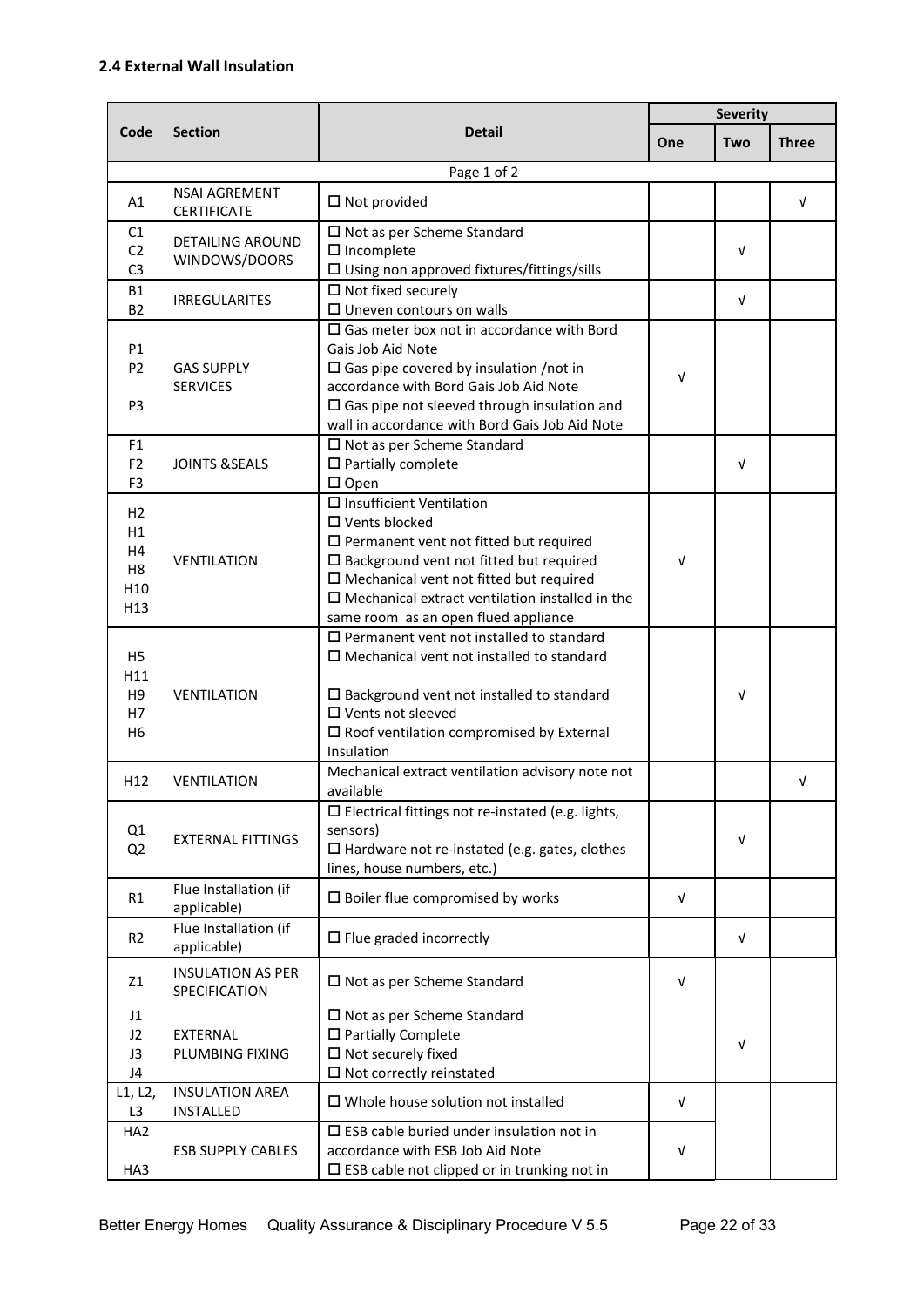| Code            | <b>Section</b> | <b>Detail</b>                                        | <b>Severity</b> |     |              |  |  |
|-----------------|----------------|------------------------------------------------------|-----------------|-----|--------------|--|--|
|                 |                |                                                      | One             | Two | <b>Three</b> |  |  |
|                 |                | accordance with ESB Job Aid Note                     |                 |     |              |  |  |
| HA4             |                | $\Box$ Meter box has not been extended in            |                 |     |              |  |  |
|                 |                | accordance with ESB Job Aid Note                     |                 |     |              |  |  |
| HA <sub>5</sub> |                | $\square$ ESB supply cable anchors not in accordance |                 |     |              |  |  |
|                 |                | with ESB Job Aide Note                               |                 |     |              |  |  |
| M <sub>1</sub>  | ELECTRICALWORK | $\Box$ Not to standard                               | M               |     |              |  |  |
|                 | Page 2 of 2    |                                                      |                 |     |              |  |  |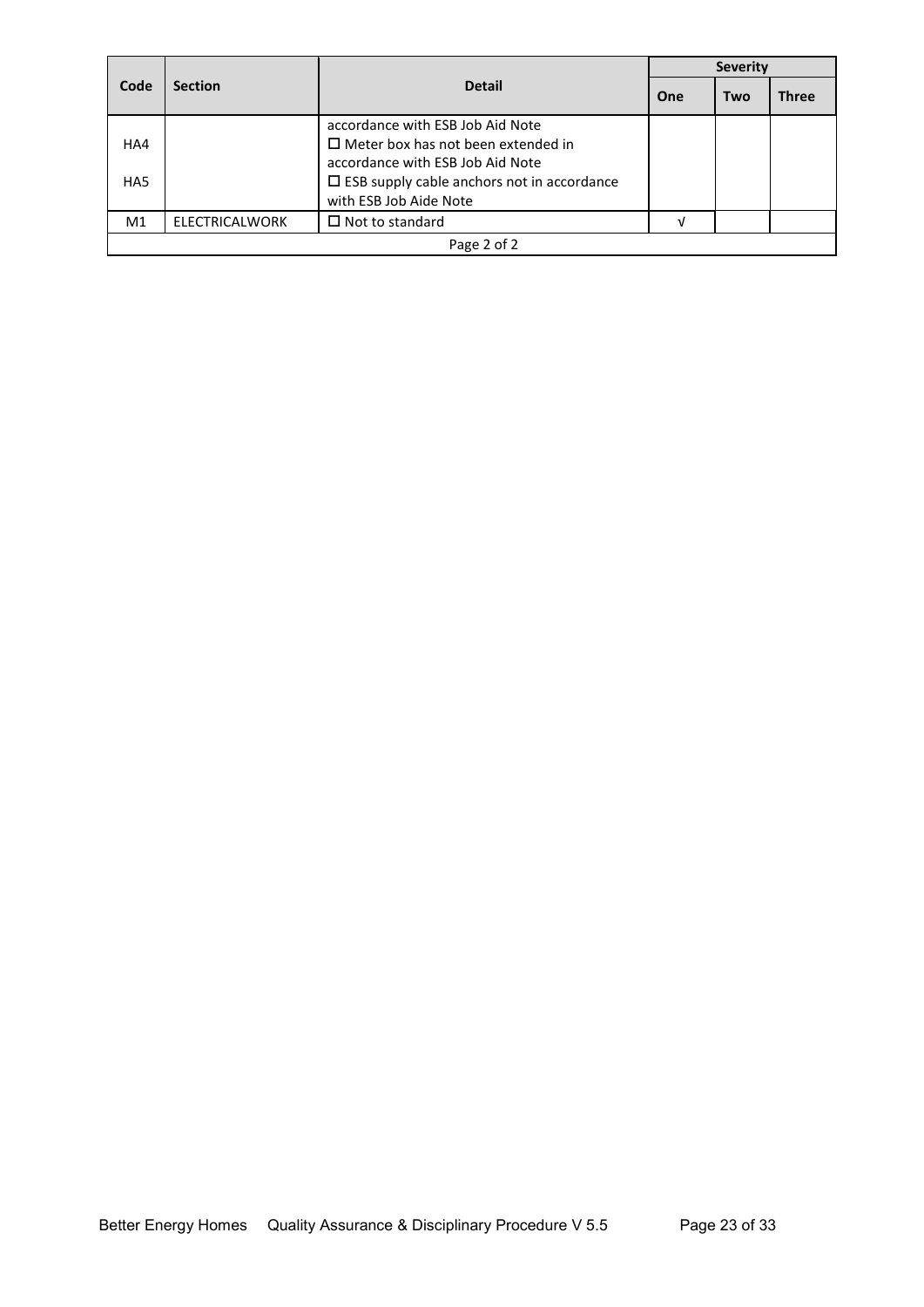<span id="page-23-0"></span>**Note: SEAI no longer accepts applications for grants for the installation of High Efficiency Boilers (both gas and oil) as of the 15th January 2018. Any applications received before this date are processed according to the current Scheme rules.**

|                 | 2.5 Oil & Gas Boiler                                   | <b>Detail</b>                                                                                                                                                                                                        |            | <b>Severity</b> |              |
|-----------------|--------------------------------------------------------|----------------------------------------------------------------------------------------------------------------------------------------------------------------------------------------------------------------------|------------|-----------------|--------------|
| Code            | Upgrade                                                |                                                                                                                                                                                                                      | One        | Two             | <b>Three</b> |
|                 |                                                        | Page 1 of 2                                                                                                                                                                                                          |            |                 |              |
| A <sub>3</sub>  | <b>HEATING STANDARD</b>                                | $\Box$ No expansion vessel, no pressure relief valve, no<br>facility for expansion on a heating system                                                                                                               | V          |                 |              |
| <b>B1</b>       | <b>BOILER 90%+</b>                                     | $\square$ Boiler less than 90% efficient                                                                                                                                                                             |            | $\sqrt{ }$      |              |
| C1              | <b>BOILER CONDITION</b>                                | $\Box$ Boiler damaged                                                                                                                                                                                                | V          |                 |              |
| D <sub>1</sub>  | <b>BOILER LOCATION</b>                                 | $\Box$ Not to regulation                                                                                                                                                                                             | $\sqrt{ }$ |                 |              |
| D <sub>2</sub>  | <b>BOILER LOCATION</b>                                 | $\Box$ Difficult to access                                                                                                                                                                                           |            | $\sqrt{ }$      |              |
| E1              | PIPE WORK NOT<br><b>ACCEPTABLE</b>                     | $\Box$ Under sized<br>$\square$ Damaged                                                                                                                                                                              |            | V               |              |
|                 | <b>CONDENSATE PIPE</b>                                 | $\Box$ Not lagged externally or not in larger diameter<br>pipe<br>$\Box$ Not to gulley/drain (internal / external)                                                                                                   |            |                 |              |
| F <sub>1</sub>  | <b>WORK</b>                                            | $\Box$ Not to soak away<br>$\Box$ Incomplete<br>$\Box$ Incorrect materials used                                                                                                                                      |            | V               |              |
| G7              | SAFETY VALVE/<br><b>DISCHARGE</b>                      | $\Box$ Pipework not installed<br>$\square$ Pipework installed incorrectly                                                                                                                                            |            | V               |              |
| G9              | SAFETY VALVE/<br><b>DISCHARGE</b>                      | $\Box$ Not installed                                                                                                                                                                                                 | v          |                 |              |
| H1              | OIL\GAS SUPPLY                                         | $\Box$ In poor condition<br>$\Box$ Not adequately supported<br>$\Box$ Gas not ventilated in casing<br>$\Box$ Remote fire valve not fitted on oil line/ not to<br>standard                                            | $\sqrt{ }$ |                 |              |
| H <sub>3</sub>  | OIL\GAS SUPPLY                                         | $\Box$ Under sized                                                                                                                                                                                                   |            | $\sqrt{ }$      |              |
| HA1             | <b>FLUE INSTALLATION</b>                               | $\Box$ Not to regulation<br>$\Box$ Slope not graded properly<br>$\Box$ Not sealed properly<br>$\Box$ Not adequately supported<br>$\Box$ Flue incorrectly sealed through wall (risk of<br>fumes re-entering building) | v          |                 |              |
| HA6             | <b>FLUE INSTALLATION</b>                               | $\Box$ Flue incorrectly sealed through wall (poor finish<br>around flue)                                                                                                                                             |            | V               |              |
| HC <sub>2</sub> | <b>VENTILATION</b>                                     | $\Box$ Permanent ventilation not as per Building Regulations<br>Part J<br>$\Box$ Permanent vent blocked                                                                                                              | V          |                 |              |
| HC4             | <b>VENTILATION</b>                                     | $\Box$ Permanent vent not installed to standard                                                                                                                                                                      |            | $\sqrt{ }$      |              |
| K1              | <b>BOILER LOG</b><br>BOOK/PASSPORT/BEN<br><b>CMARK</b> | $\Box$ Not available<br>$\square$ Not filled in properly                                                                                                                                                             |            | $\sqrt{ }$      |              |
| Q1/ZB3          | <b>GAS SUPPLY SERVICES</b>                             | $\square$ Gas pipe work not sleeved through wall<br>insulation and wall                                                                                                                                              | V          |                 |              |
| Q2/ZB1          | <b>GAS SUPPLY SERVICES</b>                             | $\Box$ Not as per Scheme standard                                                                                                                                                                                    |            | $\sqrt{ }$      |              |
| Q3/ZB4          | <b>GAS SUPPLY SERVICES</b>                             | $\Box$ Incorrect sealing of sleeve through wall                                                                                                                                                                      | $\sqrt{ }$ |                 |              |
| X1              | <b>INSTRUCTION GIVEN</b>                               | $\Box$ None given<br>$\square$ Inadequate instruction given                                                                                                                                                          |            | V               |              |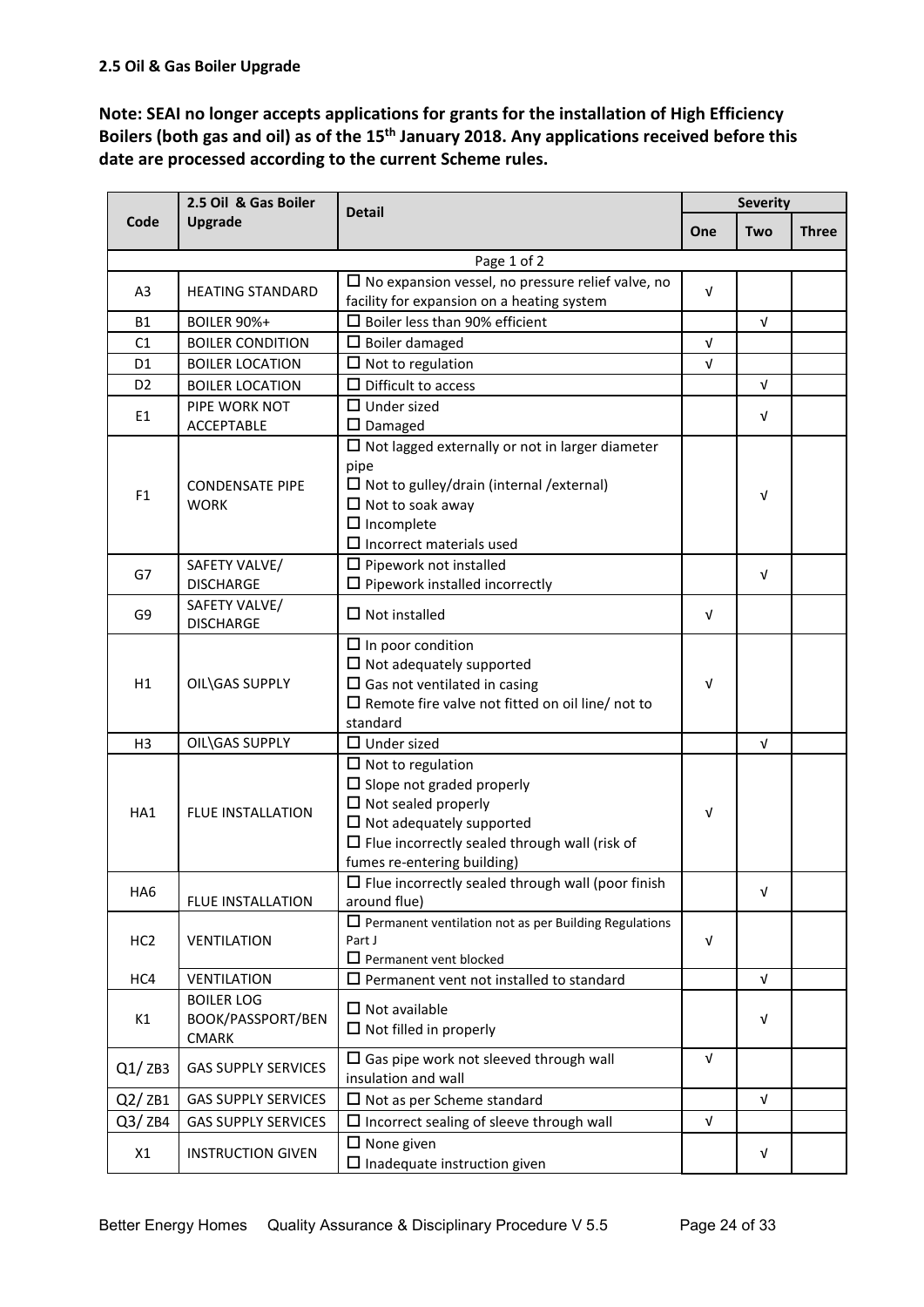| Code                                           | 2.5 Oil & Gas Boiler<br>Upgrade              | <b>Detail</b>                                                                                                                                                                                                         |   | <b>Severity</b> |  |
|------------------------------------------------|----------------------------------------------|-----------------------------------------------------------------------------------------------------------------------------------------------------------------------------------------------------------------------|---|-----------------|--|
|                                                |                                              | Page 2 of 2                                                                                                                                                                                                           |   |                 |  |
| Y1                                             | <b>USER</b><br><b>DOCUMENTATION</b>          | $\Box$ User Manuals not left with homeowner                                                                                                                                                                           |   | V               |  |
| ** The following is for Oil Installations Only |                                              |                                                                                                                                                                                                                       |   |                 |  |
| ZA1                                            | OIL TANK<br>LOCATION/INSTALLAT<br><b>ION</b> | $\Box$ **Location of new oil tank not satisfactory<br>$\Box$ **Location of old oil tank in imminent danger<br>$\Box$ **Base not satisfactory<br>$\Box$ **Oil line not satisfactory<br>$\Box$ **Fire barriers required | V |                 |  |
| ZA <sub>2</sub>                                | OIL TANK<br>LOCATION/INSTALLAT<br><b>ION</b> | $\Box$ **Location old oil tank not in imminent danger,<br>not satisfactory                                                                                                                                            |   | V               |  |
|                                                |                                              | *** The following is for gas installations only                                                                                                                                                                       |   |                 |  |
| ZA1                                            | <b>GAS COMPLIANCE</b><br><b>CERTIFICATE</b>  | $\Box$ ***No Gas Compliance certificate provided                                                                                                                                                                      |   |                 |  |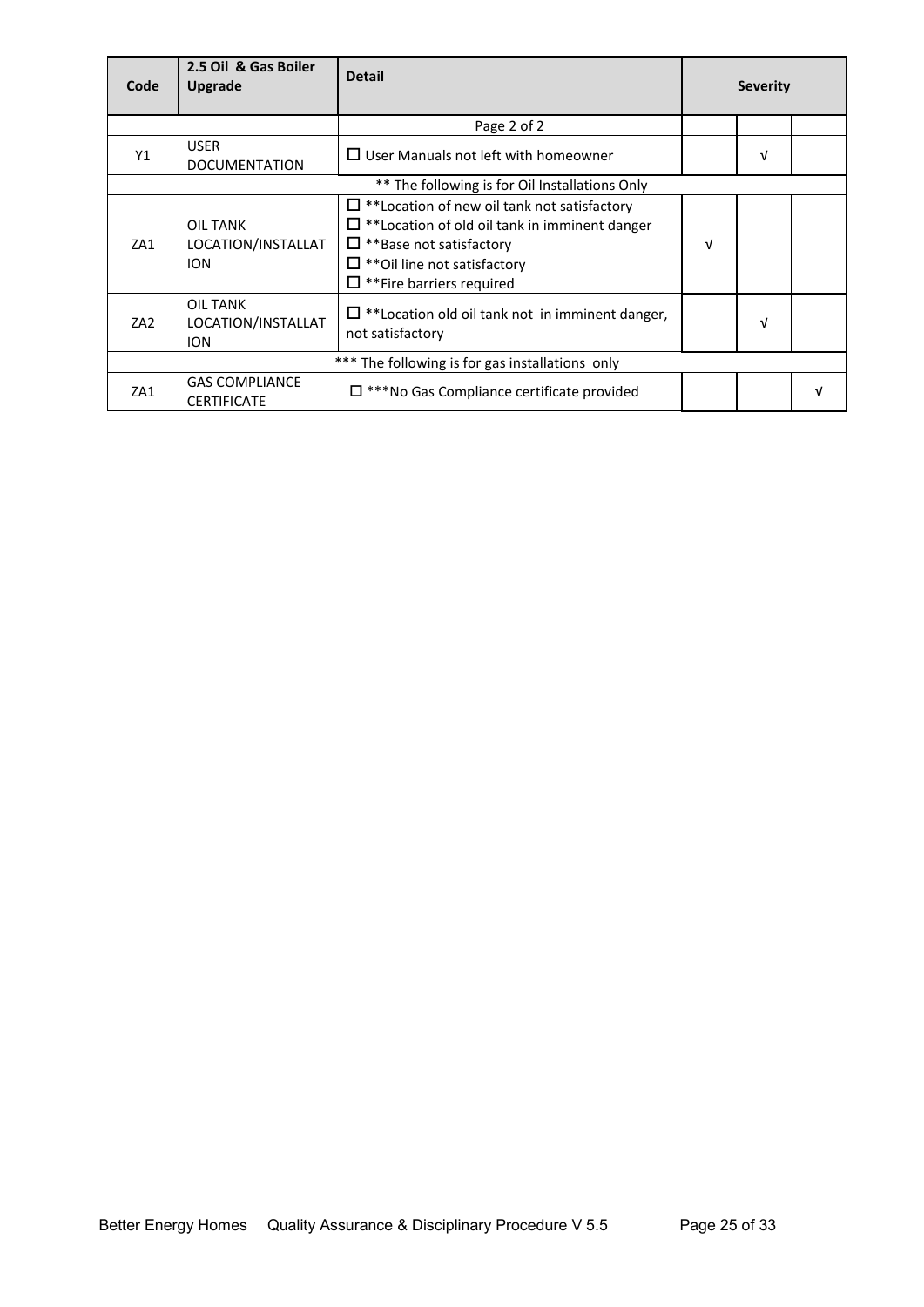<span id="page-25-0"></span>

|                                                    |                                             |                                                                                                                                                 | <b>Severity</b> |            |              |
|----------------------------------------------------|---------------------------------------------|-------------------------------------------------------------------------------------------------------------------------------------------------|-----------------|------------|--------------|
| Code                                               | <b>Heating Controls Upgrade</b>             | <b>Detail</b>                                                                                                                                   | One             | Two        | <b>Three</b> |
|                                                    |                                             | Page 1 of 2                                                                                                                                     |                 |            |              |
| A <sub>3</sub>                                     | <b>HEATING STANDARD</b>                     | $\square$ No expansion vessel, no pressure<br>relief valve, no facility for expansion on a<br>heating system                                    | $\sqrt{ }$      |            |              |
| A1<br>A2                                           | <b>HEATING STANDARD</b>                     | $\square$ Controls not working correctly<br>$\square$ Heating not working correctly                                                             |                 | v          |              |
| E4<br>E <sub>6</sub>                               | PIPE WORK NOT ACCEPTABLE                    | $\square$ Not adequately supported<br>$\Box$ Leaking                                                                                            |                 |            |              |
| E <sub>3</sub>                                     | PIPE WORK NOT ACCEPTABLE                    | $\square$ Badly graded                                                                                                                          |                 |            | $\sqrt{ }$   |
| 12<br>J <sub>3</sub>                               | <b>THERMOSTATIC RADIATOR</b><br>VALVE (TRV) | $\Box$ TRV installed in room with room stat<br>$\square$ Minimum required number of TRV's<br>not installed                                      |                 | v          |              |
| L1                                                 | <b>AUTO BYPASS</b>                          | $\sqrt{ }$                                                                                                                                      |                 |            |              |
| L <sub>2</sub><br>L <sub>3</sub>                   | <b>AUTO BYPASS</b>                          | $\square$ Manual bypass fitted<br>$\Box$ Incorrectly sited                                                                                      |                 | v          |              |
| M <sub>1</sub>                                     | <b>BOILER INTERLOCK</b>                     | $\square$ Not installed                                                                                                                         | $\sqrt{ }$      |            |              |
| M <sub>2</sub><br>M <sub>3</sub>                   | <b>BOILER INTERLOCK</b>                     | $\Box$ Not working<br>$\square$ Pump over-run not installed correctly<br>(where applicable)                                                     |                 | v          |              |
| ZD1<br>ZD <sub>2</sub>                             | HOT WATER TANK JACKET                       | $\square$ Cylinder jacket not in place<br>$\Box$ Cylinder jacket condition is poor                                                              |                 | v          |              |
| N <sub>2</sub>                                     | <b>CYLINDER STAT</b>                        | $\square$ Not fitted                                                                                                                            | V               |            |              |
| N1<br>N <sub>3</sub>                               | <b>CYLINDER STAT</b>                        | $\square$ Poor location<br>$\Box$ Not working                                                                                                   |                 | $\sqrt{ }$ |              |
| 01<br>02                                           | SPACE AND WATER HEATING<br><b>ZONES</b>     | $\square$ Motorised valve not working<br>$\square$ Lever valve fitted                                                                           |                 | v          |              |
| O <sub>4</sub>                                     | SPACE AND WATER HEATING<br>ZONES            | $\square$ No separate space and water heating<br>zones fitted                                                                                   | V               |            |              |
| <b>P1</b><br>P <sub>2</sub>                        | <b>EXTRA ZONE</b>                           | $\square$ Not fitted correctly<br>□ Neither 3rd zone nor TRVs fitted                                                                            | V               |            |              |
| R4                                                 | 7 DAY (2/3 CHANNEL)<br>PROGRAMMER           | $\Box$ Not fitted                                                                                                                               | V               |            |              |
| R1<br>R <sub>2</sub><br>R <sub>5</sub>             | 7 DAY (2/3 CHANNEL)<br>PROGRAMMER           | $\Box$ Not fitted correctly<br>$\square$ Poor location (inaccessible)<br>$\square$ Incorrect programmer fitted                                  |                 | $\sqrt{ }$ |              |
| S <sub>3</sub><br><b>S4</b>                        | HOT WATER/HEATING                           | $\square$ Heating and/or hot water not working<br>correctly<br>$\square$ Some radiators heating on Hot Water<br>only                            |                 | v          |              |
| T <sub>5</sub>                                     | <b>ROOM STAT</b>                            | $\square$ Not fitted                                                                                                                            | $\sqrt{ }$      |            |              |
| T1<br>T2<br>T <sub>3</sub><br>T4<br>T <sub>6</sub> | <b>ROOM STAT</b>                            | $\square$ Poor location<br>$\Box$ Wrong height (1.5m)<br>$\square$ In direct sunlight<br>$\square$ Subject to draughts<br>$\square$ Not working |                 | V          |              |
| U1                                                 | <b>IMMERSION HEATER TIMER</b>               | □Not fitted but required                                                                                                                        | $\sqrt{ }$      |            |              |
| U <sub>2</sub><br>U3<br>U <sub>4</sub>             | <b>IMMERSION HEATER TIMER</b>               | $\Box$ Not working<br>$\square$ No immersion switch fitted with timer<br>$\square$ Unsuitable immersion timer fitted                            |                 | V          |              |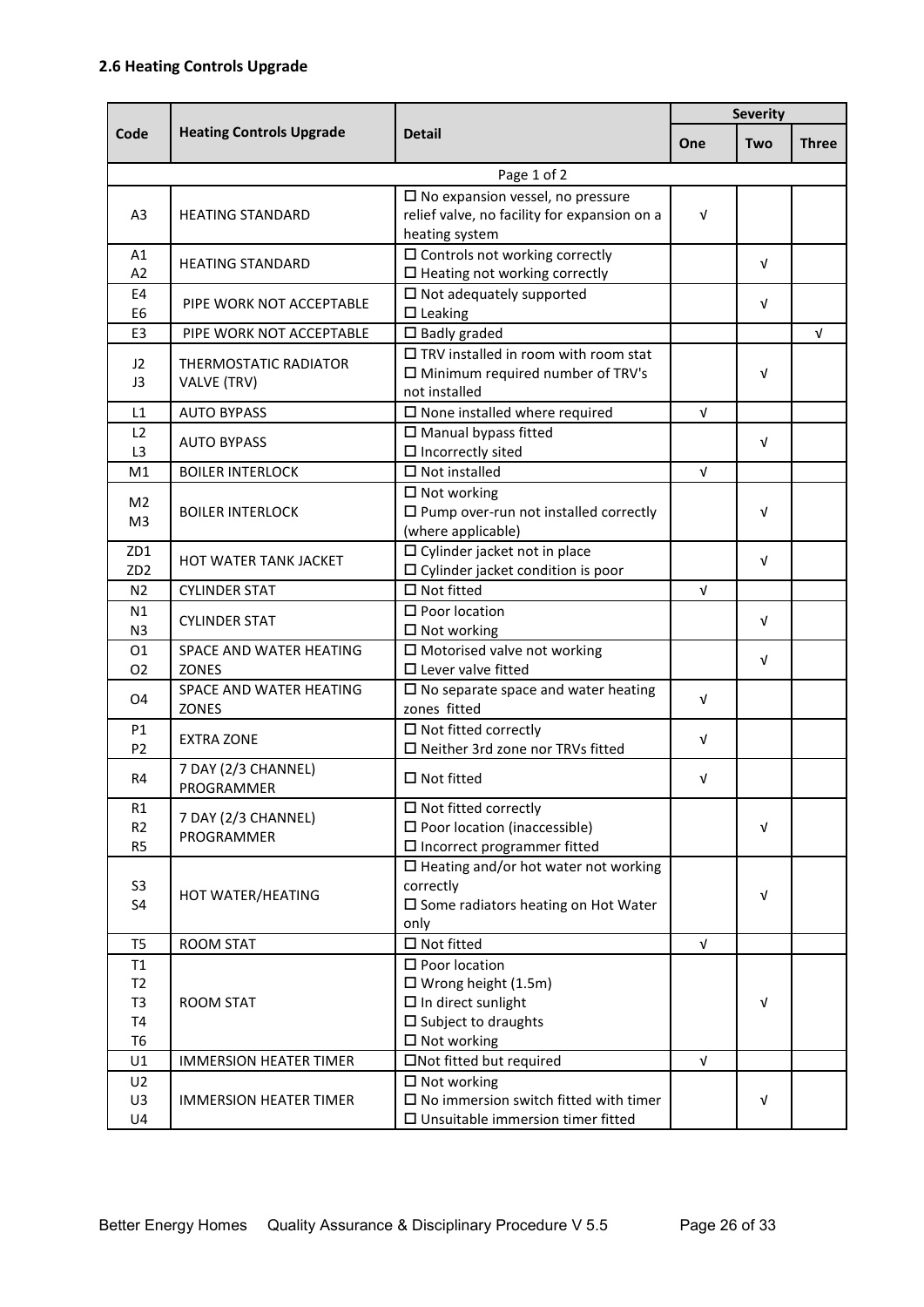| Code                  | <b>Heating Controls Upgrade</b>                | <b>Detail</b>                                                                                                                     | <b>Severity</b> |  |  |
|-----------------------|------------------------------------------------|-----------------------------------------------------------------------------------------------------------------------------------|-----------------|--|--|
|                       |                                                | Page 2 of 2                                                                                                                       |                 |  |  |
| V <sub>6</sub><br>V12 |                                                | $\square$ No spur switch visible/ poorly located<br>$\Box$ Home owner not issued with<br>'Electrical Safety notice to home owner' |                 |  |  |
| V <sub>7</sub>        | <b>ELECTRICAL WORK</b>                         | if required<br>$\square$ Bonding not present on pipework to                                                                       |                 |  |  |
| V <sub>9</sub><br>V10 |                                                | ETCI rules (at boiler and hot press)<br>$\square$ Earthing not to ETCI rules<br>$\square$ Cross bonding in Hot Press              | V               |  |  |
| V11                   |                                                | incomplete & not to ETCI rules<br>$\square$ Earthing/bonding fitted to gas supply                                                 |                 |  |  |
| V13                   |                                                | is not to ETCI rules<br>$\Box$ Not to standard                                                                                    |                 |  |  |
| V <sub>1</sub>        | <b>ELECTRICAL WORK</b>                         | $\Box$ Incorrectly fused                                                                                                          | $\sqrt{ }$      |  |  |
| W1                    | <b>CONTRACTOR MAKING GOOD</b>                  | $\Box$ Property not returned to manner in<br>which it was found                                                                   | $\sqrt{ }$      |  |  |
| X1<br>X <sub>2</sub>  | <b>INSTRUCTION GIVEN</b>                       | $\Box$ No instruction given<br>Inadequate instruction given<br>□                                                                  | $\sqrt{ }$      |  |  |
| Y1                    | <b>USER DOCUMENTATION</b>                      | $\Box$ User Manuals not left with<br>homeowner                                                                                    | V               |  |  |
| ZB1&2                 | <b>CONTROLS AS PER</b><br><b>SPECIFICATION</b> | $\square$ Not as per Scheme Standard                                                                                              | $\sqrt{ }$      |  |  |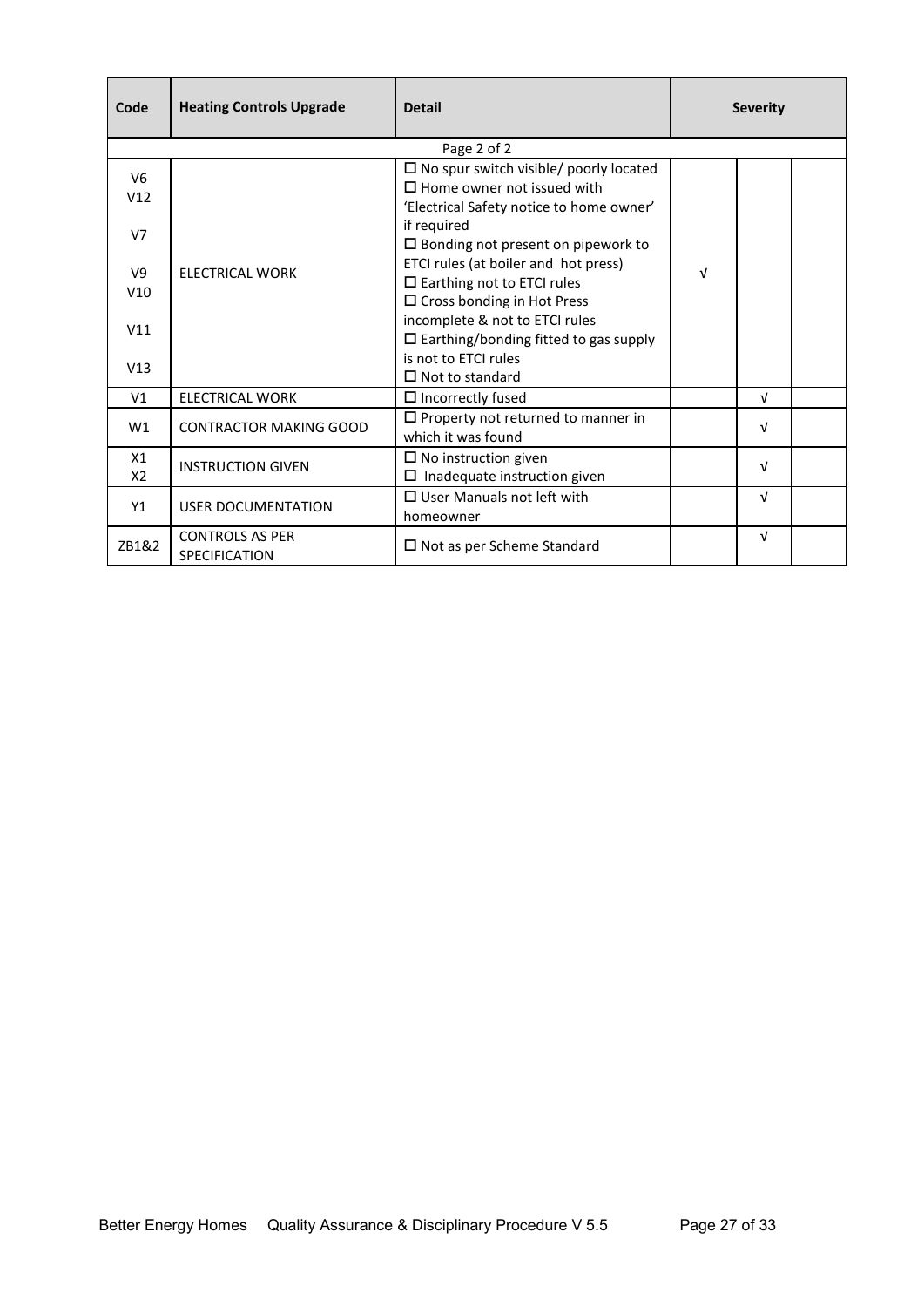#### <span id="page-27-0"></span>**2.7 Heat Pump Systems**

The following checklist items apply to the different heat pump types according to the codes indicated:

AW - Air to Water GW – Ground to Water (horizontal and vertical) WW – Water to Water EAW – Exhaust Air to Water AA – Air to Air

| <b>Heat Pump Type</b>  |                                                             |                                                                                                                                                                                                                                                                                                  | <b>Severity</b> |            |              |
|------------------------|-------------------------------------------------------------|--------------------------------------------------------------------------------------------------------------------------------------------------------------------------------------------------------------------------------------------------------------------------------------------------|-----------------|------------|--------------|
| <b>Codes</b>           | Category                                                    | <b>Detail</b>                                                                                                                                                                                                                                                                                    | One             | <b>Two</b> | <b>Three</b> |
|                        |                                                             | Page 1 of 3                                                                                                                                                                                                                                                                                      |                 |            |              |
| AW, GW, WW,<br>EAW, AA | <b>SYSTEM DETAILS</b>                                       | $\square$ Does not have ability to provide 100%<br>space heating<br>□ Unit not to Scheme requirements (High<br>Risk)<br>$\Box$ Heat Pump cooling function not<br>disabled<br>$\square$ Unit less than required unit efficiencies<br>$\square$ No data plate/CE mark (outdoor and<br>indoor unit) | $\sqrt{ }$      |            |              |
| AW, GW, WW,<br>EAW, AA | <b>SYSTEM DETAILS</b>                                       | $\square$ Unit not to Scheme requirements<br>$\square$ System not working correctly<br>□ System not interlocked                                                                                                                                                                                  |                 | V          |              |
| AW, GW, WW,<br>EAW, AA | <b>HP-OUTDOOR UNIT</b><br>Outdoor unit sited<br>incorrectly | $\square$ Not as per manufacturer's instructions<br>(High Risk)<br>$\Box$ Unit mounted on an unstable structure,<br>$\square$ Obstructing access to services e.g.<br>manhole                                                                                                                     | $\sqrt{ }$      |            |              |
| AW, GW, WW,<br>EAW, AA | <b>HP-OUTDOOR UNIT</b><br>Outdoor unit sited<br>incorrectly | $\Box$ Not as per manufacturer's instructions                                                                                                                                                                                                                                                    |                 | $\sqrt{ }$ |              |
| AW, GW, WW,<br>EAW, AA | <b>HP-OUTDOOR UNIT</b><br>Fixing                            | $\square$ Poorly fixed to wall<br>$\square$ Unstable, poorly fixed to ground                                                                                                                                                                                                                     | $\sqrt{ }$      |            |              |
| AW, GW, WW,<br>EAW, AA | <b>HP-OUTDOOR UNIT</b><br>Fixing                            | $\square$ Poorly fixed to ground<br>$\Box$ Unit not level                                                                                                                                                                                                                                        |                 | V          |              |
| AW, GW, WW,<br>EAW, AA | <b>HP-OUTDOOR UNIT</b><br><b>Noise</b>                      | $\square$ Excessive vibration                                                                                                                                                                                                                                                                    | $\sqrt{ }$      |            |              |
| AW, GW, WW,<br>EAW, AA | <b>HP-OUTDOOR UNIT</b><br><b>Noise</b>                      | $\square$ Excessive noise<br>$\square$ No anti-vibration mountings                                                                                                                                                                                                                               |                 | V          |              |
| AW, GW, WW,<br>EAW, AA | <b>HP-OUTDOOR UNIT</b><br>Condition                         | $\square$ Condition of appliance detrimentally<br>affecting performance / longevity (high<br>risk)                                                                                                                                                                                               | $\sqrt{ }$      |            |              |
| AW, GW, WW,<br>EAW, AA | <b>HP-OUTDOOR UNIT</b><br>Condition                         | $\square$ Condition of appliance negatively<br>affecting performance                                                                                                                                                                                                                             |                 | V          |              |
| AW, GW, WW,<br>EAW, AA | HP-Condensate<br>pipework                                   | $\square$ Condensate discharge potential safety<br>issue posing safety risk                                                                                                                                                                                                                      | V               |            |              |
| AW, GW, WW,<br>EAW, AA | HP-Condensate<br>pipework                                   | $\square$ Condensate not discharging to a drain<br>or soakaway                                                                                                                                                                                                                                   |                 | $\sqrt{ }$ |              |
|                        | HP - Refrigerant<br>Pipework                                | $\square$ Not as per manufacturer's specification<br>(High Risk)<br>$\square$ No pipe lagging present                                                                                                                                                                                            | $\sqrt{ }$      |            |              |
|                        | HP - Refrigerant<br>Pipework                                | $\square$ Not as per manufacturer's specification<br>$\Box$ Pipework untidy / not secured                                                                                                                                                                                                        |                 | V          |              |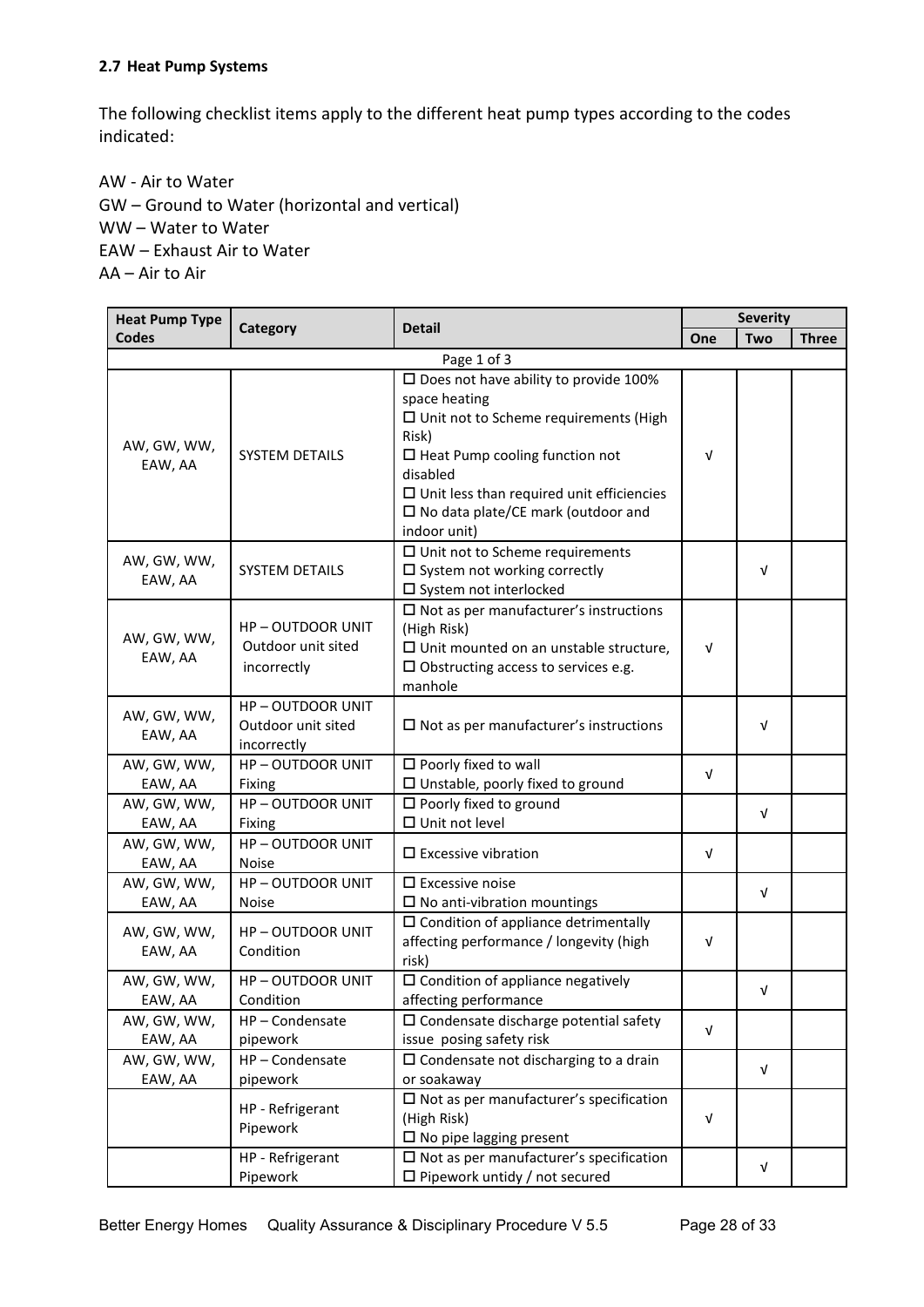| <b>Heat Pump Type</b>  |                                                                                                                                                                                                           |                                                                                                                                                                                                                   |            | <b>Severity</b> |              |
|------------------------|-----------------------------------------------------------------------------------------------------------------------------------------------------------------------------------------------------------|-------------------------------------------------------------------------------------------------------------------------------------------------------------------------------------------------------------------|------------|-----------------|--------------|
| <b>Codes</b>           | Category                                                                                                                                                                                                  | <b>Detail</b>                                                                                                                                                                                                     | One        | <b>Two</b>      | <b>Three</b> |
|                        |                                                                                                                                                                                                           | $\square$ Not as per manufacturer's specification<br>$\Box$ Incorrect pipe lagging / poorly insulated<br>$\square$ Pipework vibration causing unwanted<br>noise<br>$\square$ Sealing of penetration through walls |            |                 |              |
|                        |                                                                                                                                                                                                           | Page 2 of 3                                                                                                                                                                                                       |            |                 |              |
| AW, GW, WW,<br>EAW, AA | HP-Split Indoor<br>Model                                                                                                                                                                                  | $\square$ Model unserviceable<br>$\Box$ Model inaccessible (obstructed by pipes<br>etc)                                                                                                                           | $\sqrt{ }$ |                 |              |
| AA                     | $\square$ Not as per manufacturer's instructions<br>HP - Air to Air systems<br>(High Risk)<br>$\square$ Indoor unit insecurely fixed<br>indoor unit<br>$\square$ Indoor units not working                 |                                                                                                                                                                                                                   |            |                 |              |
| AA                     | HP - Air to Air systems<br>indoor unit                                                                                                                                                                    | $\square$ Not as per manufacturer's instructions                                                                                                                                                                  |            | V               |              |
| AW, GW, WW,<br>EAW     | $\square$ No pipe lagging present in unheated<br>space or outdoors<br>HP - Water Pipework<br>$\square$ Leaks present on pipework<br>$\square$ Pressure relief valve not piped to safe<br>and visible area |                                                                                                                                                                                                                   | $\sqrt{ }$ |                 |              |
| AW, GW, WW,<br>EAW     | HP - Water Pipework                                                                                                                                                                                       | $\Box$ Pipework untidy / not secured<br>$\Box$ Incorrect pipe lagging / poorly insulated<br>$\square$ Sealing of penetration through walls<br>$\square$ Pressure relief valve pipework not<br>working correctly   |            | V               |              |
| AW, GW, WW,<br>EAW     | HP - Auto<br>Bypass/Buffer                                                                                                                                                                                | $\square$ None installed where required<br>□ Manual bypass fitted<br>$\Box$ Incorrectly sited                                                                                                                     |            | V               |              |
| AW, GW, WW,<br>EAW     | HP - Space and Hot<br><b>Water Zones</b>                                                                                                                                                                  | $\square$ No separate hot water<br>$\square$ No separate space heating                                                                                                                                            | $\sqrt{ }$ |                 |              |
| AW, GW, WW,<br>EAW     | HP - Space and Hot<br><b>Water Zones</b>                                                                                                                                                                  | $\square$ Motorised valve not working<br>$\square$ Lever valve fitted in lieu of motorised<br>valve<br>$\square$ No load and weather compensation                                                                 |            | V               |              |
| AW, GW, WW,<br>EAW, AA | $HP -$<br>Programmer/Inbuilt<br>Controller                                                                                                                                                                | $\square$ None fitted (Programmer/weather<br>compensation with at least 1 room<br>stat/sensor)<br>$\square$ Programmer/inbuilt controller not<br>working/ scheduling                                              | V          |                 |              |
| AW, GW, WW,<br>EAW, AA | $HP -$<br>Programmer/Inbuilt<br>Controller                                                                                                                                                                | $\square$ Not fitted correctly<br>$\square$ Poor location (inaccessible)                                                                                                                                          |            | $\sqrt{ }$      |              |
| AW, GW, WW,<br>EAW     | HP - Cylinder<br>Stat/Sensor                                                                                                                                                                              | $\square$ Poor location<br>$\Box$ Not fitted<br>$\square$ Not working                                                                                                                                             |            | V               |              |
| AW, GW, WW,<br>EAW, AA | HP - Room<br>Stat/Sensor(s)                                                                                                                                                                               | $\square$ No room stat fitted where applicable                                                                                                                                                                    | $\sqrt{ }$ |                 |              |
| AW, GW, WW,<br>EAW, AA | HP - Room<br>Stat/Sensor(s)                                                                                                                                                                               | $\square$ Poor location<br>$\Box$ Wrong height (1.5m)<br>$\square$ In direct sunlight<br>$\square$ Subject to draughts<br>$\square$ Room stat not working                                                         |            | V               |              |
| AW, GW, WW,<br>EAW     | HP - Immersion Heater<br>Timer (only applicable                                                                                                                                                           | $\square$ Unsuitable immersion timer fitted                                                                                                                                                                       | V          |                 |              |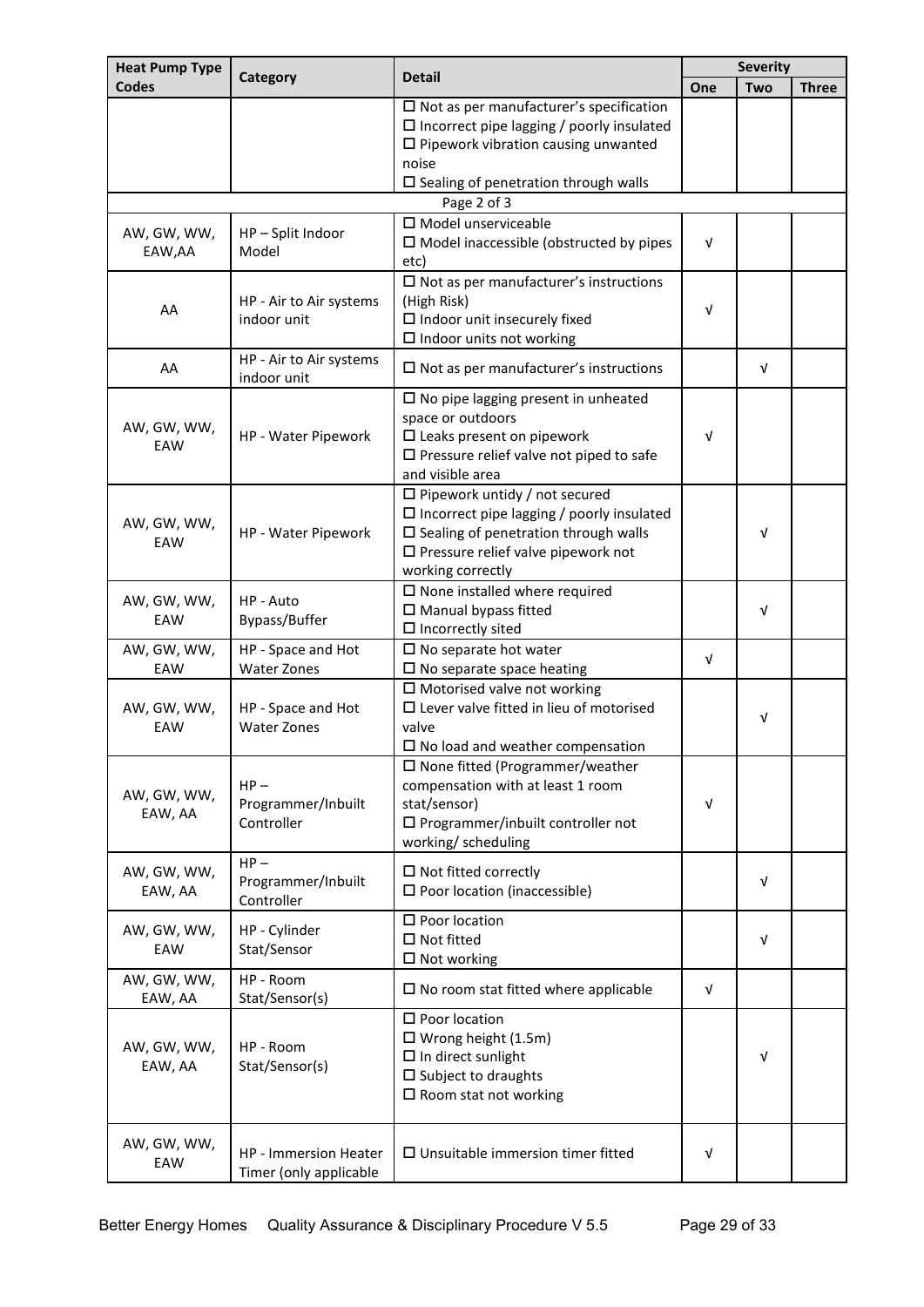| <b>Heat Pump Type</b>  |                                                                                                                                    | <b>Detail</b>                                                                                                                                                                                                       |            | <b>Severity</b> |              |  |
|------------------------|------------------------------------------------------------------------------------------------------------------------------------|---------------------------------------------------------------------------------------------------------------------------------------------------------------------------------------------------------------------|------------|-----------------|--------------|--|
| <b>Codes</b>           | Category                                                                                                                           |                                                                                                                                                                                                                     | One        | Two             | <b>Three</b> |  |
|                        | if the immersion is<br>"stand-alone")                                                                                              |                                                                                                                                                                                                                     |            |                 |              |  |
| AW, GW, WW,<br>EAW     | <b>HP</b> - Immersion Heater<br>Timer (only applicable<br>if the immersion is<br>"stand-alone")                                    | $\Box$ Not fitted but required<br>$\Box$ Not working<br>$\square$ No immersion switch fitted                                                                                                                        |            | V               |              |  |
|                        |                                                                                                                                    | Page 3 of 3                                                                                                                                                                                                         |            |                 |              |  |
| AW, GW, WW,<br>EAW     | <b>HP - Hot Water Tank</b><br>Insulation                                                                                           | $\Box$ Cylinder insulation not in place                                                                                                                                                                             | V          |                 |              |  |
| AW, GW, WW,<br>EAW     | HP - Hot Water Tank<br>Insulation                                                                                                  | $\Box$ Cylinder insulation condition is poor<br>$\Box$ Cylinder insulation not correct thickness                                                                                                                    |            | V               |              |  |
| EAW                    | $\Box$ Not fitted but required<br>HP - Exhaust Air Heat<br>$\square$ No duct lagging present in unheated<br>Pump Ductwork<br>space |                                                                                                                                                                                                                     | v          |                 |              |  |
| EAW                    | HP - Exhaust Air Heat<br>Pump Ductwork                                                                                             | $\Box$ Not terminating correctly                                                                                                                                                                                    |            | v               |              |  |
| AW, GW, WW,<br>EAW, AA | HP - Electrical                                                                                                                    | $\Box$ Mains not isolated by Rotary Switch                                                                                                                                                                          | v          |                 |              |  |
| AW, GW, WW,<br>EAW     | HP - Electrical                                                                                                                    | $\Box$ Earthing / bonding not to required<br>standard                                                                                                                                                               | v          |                 |              |  |
| AW, GW, WW,<br>EAW, AA | HP - Electrical                                                                                                                    | $\square$ Cables poorly secured<br>$\square$ Sealing of penetration through walls<br>$\square$ No outside sensor on north facing<br>outside wall where applicable<br>$\square$ Incorrect isolator switch            |            | v               |              |  |
| GW                     | HP - Collector                                                                                                                     | $\Box$ Collector field connected to water<br>mains                                                                                                                                                                  | $\sqrt{ }$ |                 |              |  |
| AW, GW, WW,<br>EAW, AA | HP - Commissioning<br>and Handover                                                                                                 | $\square$ Commissioning documents not<br>available/correct<br>$\Box$ RECI cert not present/correct<br>$\square$ Technician not F-gas registered where<br>required<br>$\square$ No F-Gas cert present where required | V          |                 |              |  |
| AW, GW, WW,<br>EAW     | HP - Commissioning<br>and Handover                                                                                                 | $\square$ 2 systems not integrated safely and<br>efficiently<br>$\Box$ Unit not setup for legionella prevention<br>$\square$ No facility to support legionella<br>prevention                                        | v          |                 |              |  |
| AW, GW, WW,<br>EAW, AA | HP - Commissioning<br>and Handover                                                                                                 | $\square$ No User Manual left with homeowner                                                                                                                                                                        |            | V               |              |  |
| GW                     | HP - Commissioning<br>and Handover                                                                                                 | $\Box$ GSHP documentation missing (see list in<br>the COP)                                                                                                                                                          |            | V               |              |  |
| AW, GW, WW,<br>EAW, AA | HP-Space heating                                                                                                                   | $\square$ Installed heat emitters not as designed<br>(High Risk)                                                                                                                                                    | V          |                 |              |  |
| AW, GW, WW,<br>EAW, AA | HP-Space heating                                                                                                                   | $\square$ Heating system not heating/not<br>properly vented<br>$\square$ Installed heat emitters not as designed                                                                                                    |            | v               |              |  |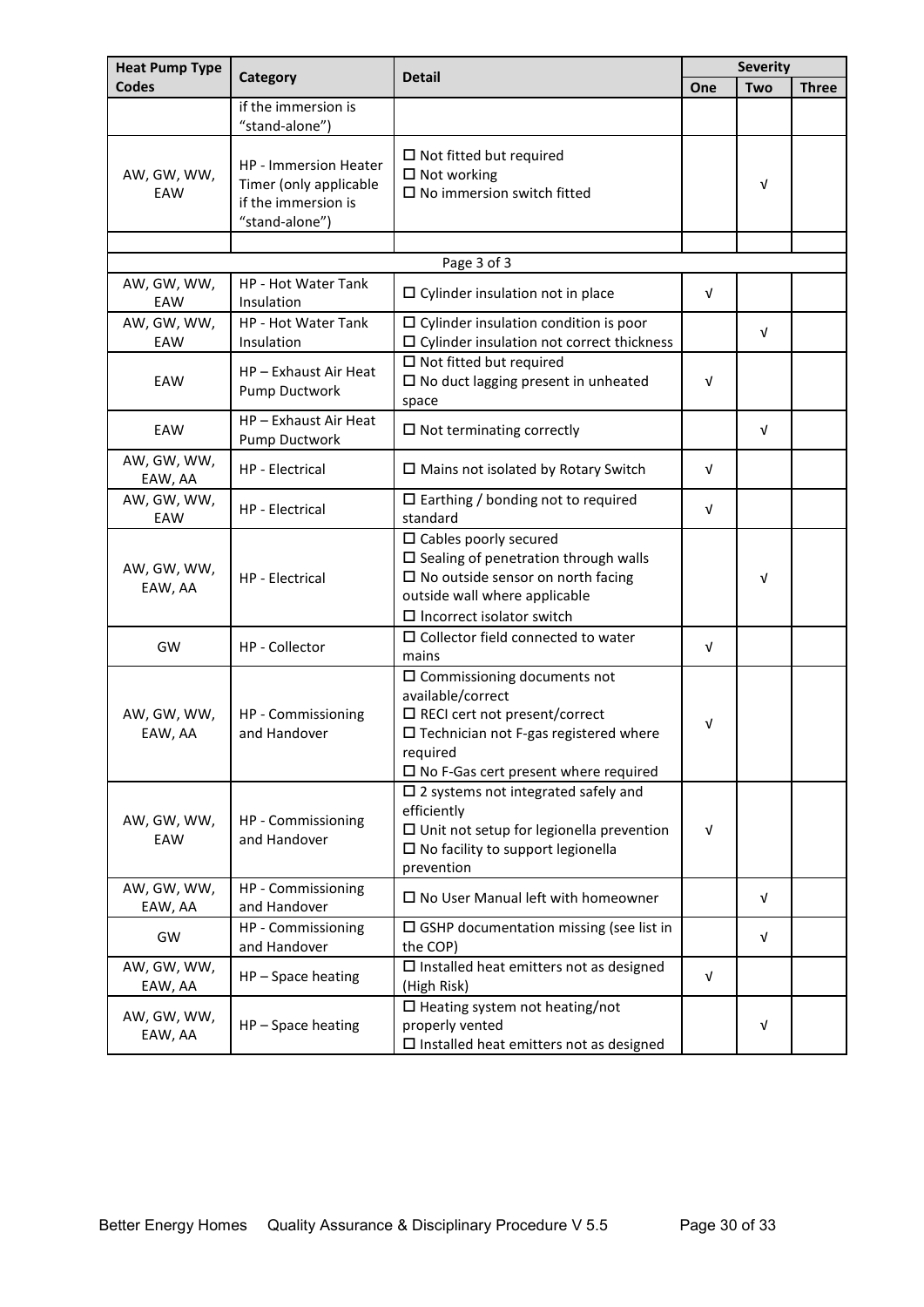<span id="page-30-0"></span>

| Code                 | <b>Solar Installation</b>                       | <b>Detail</b>                                                                         | <b>Severity</b> |            |              |
|----------------------|-------------------------------------------------|---------------------------------------------------------------------------------------|-----------------|------------|--------------|
|                      |                                                 |                                                                                       | One             | <b>Two</b> | <b>Three</b> |
|                      |                                                 | Page 1 of 2                                                                           |                 |            |              |
| A4                   | <b>SYSTEM DETAILS</b>                           | $\square$ Aperture Area of panels/tubes not<br>correctly sized by house area          | $\sqrt{ }$      |            |              |
| A1                   |                                                 | □ System not designed as per SEAI Spec                                                |                 |            |              |
| A2                   | <b>SYSTEM DETAILS</b>                           | and COP<br>$\Box$ Cylinder not sized correctly                                        |                 | v          |              |
| <b>B1</b>            |                                                 | $\square$ Collectors not adequately fastened to                                       |                 |            |              |
| <b>B5</b>            | <b>INSTALLATION OF COLLECTORS</b>               | the roof<br>$\square$ Panel/tubes are visibly damaged                                 | v               |            |              |
|                      |                                                 | □Collectors not properly oriented and                                                 |                 |            |              |
| <b>B2</b>            | INSTALLATION OF COLLECTORS                      | angled                                                                                |                 |            | $\sqrt{ }$   |
| B <sub>3</sub>       |                                                 | $\square$ Potential for shading of collectors                                         |                 |            |              |
|                      |                                                 | (trees, buildings, etc.)                                                              |                 |            |              |
|                      |                                                 | □The electrical controls, including                                                   |                 |            |              |
| D <sub>2</sub>       |                                                 | immersion and temperature sensors are<br>not operating correctly                      |                 |            |              |
|                      |                                                 | $\square$ Circulation indicator for the solar loop                                    |                 |            |              |
| D <sub>3</sub>       | SOLAR CONTROLLER/ PUMPING                       | not present/visible                                                                   |                 |            |              |
|                      | <b>STATION</b>                                  | $\square$ The circulating pump not operating                                          |                 | V          |              |
| D4<br>D <sub>5</sub> |                                                 | correctly                                                                             |                 |            |              |
| D <sub>8</sub>       |                                                 | $\square$ Temperature and controller settings                                         |                 |            |              |
|                      |                                                 | incorrect                                                                             |                 |            |              |
|                      |                                                 | $\square$ Solar controller fitted at wrong height                                     |                 |            |              |
| E <sub>1</sub>       |                                                 | $\Box$ Anti-water boiling controls not in place                                       |                 |            |              |
| E <sub>5</sub>       | DOMESTIC HOT WATER                              | $\Box$ Auxiliary heating not set-up to allow                                          | $\sqrt{ }$      |            |              |
|                      | <b>INSTALLATION</b>                             | raising water temperature above 60 deg. C<br>regularly to avoid legionella risks      |                 |            |              |
|                      |                                                 | $\square$ Hot water cylinder not insulated                                            |                 |            |              |
|                      |                                                 | properly                                                                              |                 |            |              |
| E <sub>2</sub>       |                                                 | $\square$ No mechanism in place for unwanted                                          |                 |            |              |
| E <sub>3</sub>       |                                                 | circulation                                                                           |                 |            |              |
| E4                   | DOMESTIC HOT WATER<br><b>INSTALLATION</b>       | $\square$ No temperature interlock present                                            |                 | ν          |              |
|                      |                                                 | between solar heated storage and                                                      |                 |            |              |
| E7                   |                                                 | auxiliary heating                                                                     |                 |            |              |
|                      |                                                 | □ Safety Notice not provided to                                                       |                 |            |              |
|                      |                                                 | homeowner where TMV was not installed                                                 |                 |            |              |
| F <sub>1</sub>       | <b>INTEGRATION WITH SPACE</b><br><b>HEATING</b> | $\square$ Sensor for space heating control<br>incorrectly placed                      |                 | V          |              |
|                      |                                                 | $\square$ Antifreeze concentration does not                                           |                 |            |              |
| G <sub>3</sub>       |                                                 | comply with manufacturers requirements                                                |                 |            |              |
|                      | <b>COMMISSIONING AND</b>                        | $\square$ Home owner not issued with 'Electrical                                      |                 | v          |              |
| G <sub>6</sub>       | <b>HANDOVER</b>                                 | Safety notice to home owner' where                                                    |                 |            |              |
|                      |                                                 | required                                                                              |                 |            |              |
|                      |                                                 | $\square$ Maintenance instructions and                                                |                 |            |              |
|                      |                                                 | schedules not provided to customer/end                                                |                 |            |              |
| G1                   |                                                 | user                                                                                  |                 |            |              |
|                      |                                                 | $\Box$ All safety and information labels not in                                       |                 |            |              |
| G <sub>2</sub>       | <b>COMMISSIONING AND</b>                        | place.                                                                                |                 |            | V            |
| G4                   | <b>HANDOVER</b>                                 | $\square$ Customer/end user has not been<br>instructed in correct operation of system |                 |            |              |
| G5                   |                                                 | $\square$ System documentation and operating                                          |                 |            |              |
|                      |                                                 | manual have not been supplied to end                                                  |                 |            |              |
|                      |                                                 | user                                                                                  |                 |            |              |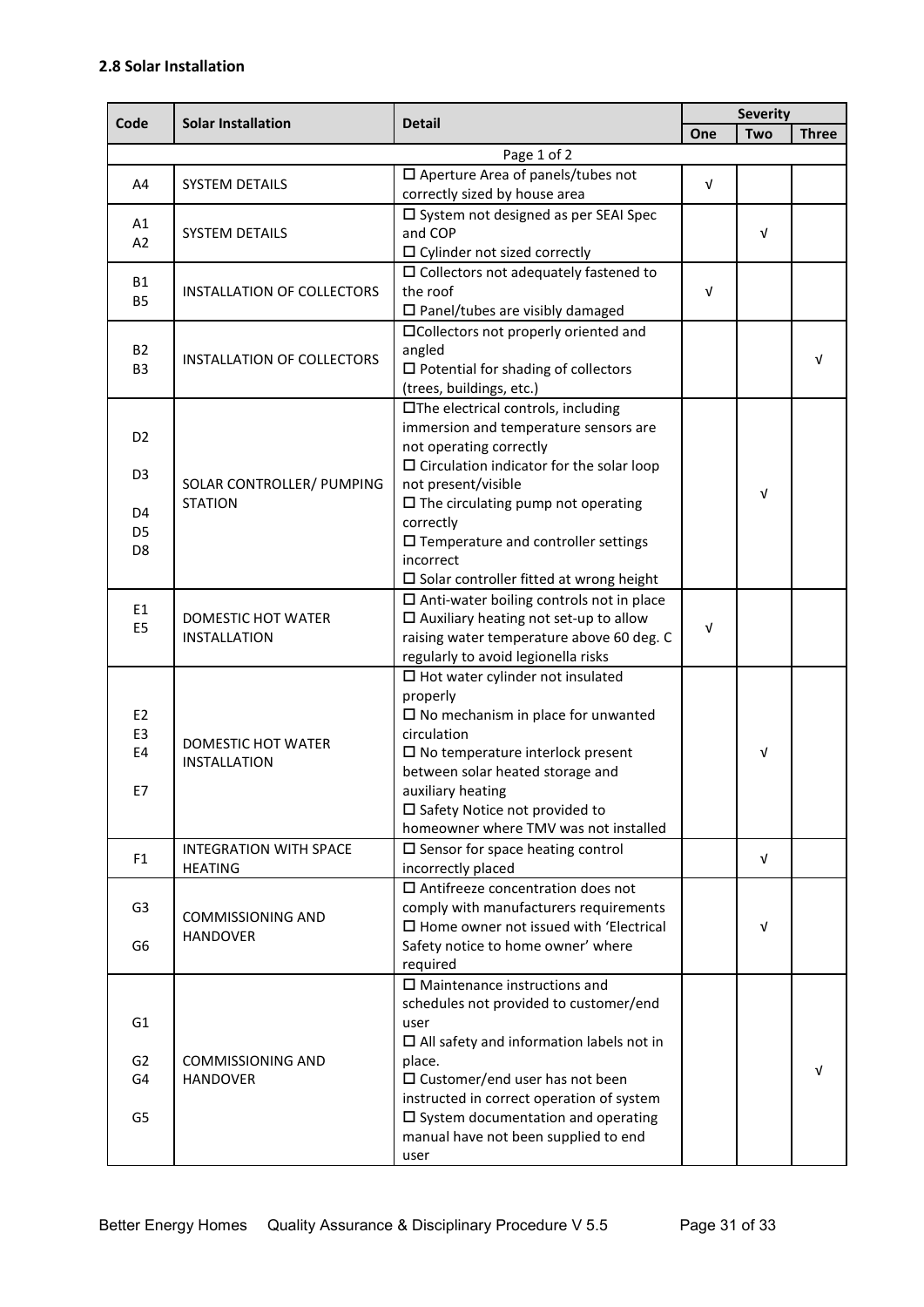| Code                                          |                                                    |                                                                                                                                                                                                                                                                                                                                                                                                                                                                                                      |            | <b>Severity</b> |              |  |
|-----------------------------------------------|----------------------------------------------------|------------------------------------------------------------------------------------------------------------------------------------------------------------------------------------------------------------------------------------------------------------------------------------------------------------------------------------------------------------------------------------------------------------------------------------------------------------------------------------------------------|------------|-----------------|--------------|--|
|                                               | <b>Solar Installation</b>                          | <b>Detail</b>                                                                                                                                                                                                                                                                                                                                                                                                                                                                                        | One        | Two             | <b>Three</b> |  |
|                                               |                                                    | Page 2 of 2                                                                                                                                                                                                                                                                                                                                                                                                                                                                                          |            |                 |              |  |
| J2<br>J3<br>J4<br>J5<br>J7                    | <b>SOLAR LOOP</b><br>ANCILLARY/VALVES              | $\square$ Pressure release valves are caught open<br>or closed<br>$\square$ Connection of solar loop to storage tank<br>heat exchanger is incorrect<br>$\square$ Expansion vessel not sized<br>correctly/suitably rated as per solar<br>manufactures recommendations<br>$\square$ Unsuitable collector or no collector<br>from pressure relief valve in place<br>$\square$ Anti-reverse-circulation measure not in<br>place (e.g. non-return valves in solar<br>station as per manufactures details) |            | $\sqrt{ }$      |              |  |
| H1<br>H <sub>2</sub>                          | COMMISSIONING                                      | $\square$ Commissioning report not available for<br>inspection<br>$\square$ Commissioning report not completed                                                                                                                                                                                                                                                                                                                                                                                       |            | V               |              |  |
| J1                                            | SOLAR LOOP<br>ANCILLARY/VALVES                     | $\square$ Expansion and pressure release valve<br>not installed                                                                                                                                                                                                                                                                                                                                                                                                                                      | $\sqrt{ }$ |                 |              |  |
| K11                                           | SOLAR LOOP SYSTEM DETAILS                          | $\square$ Pressure in the solar loop incorrect as<br>per manufacturer's instructions                                                                                                                                                                                                                                                                                                                                                                                                                 |            | V               |              |  |
| L1<br>L2<br>L <sub>3</sub>                    | <b>SOLAR LOOP PIPEWORK</b>                         | $\square$ Solar loop pipe or components leaking<br>$\square$ Pipe penetrations of building fabric not<br>sealed<br>$\square$ Pipes not securely fixed                                                                                                                                                                                                                                                                                                                                                |            | $\sqrt{ }$      |              |  |
| M1<br>M <sub>2</sub><br>M <sub>3</sub>        | SOLAR LOOP INSULATION                              | $\square$ Pipe work in the solar loop (internal &<br>external) has not been thoroughly<br>insulated<br>$\Box$ High temperature insulation not fitted<br>$\square$ Solar loop external pipe and fittings not<br>insulated with UV resistant insulation                                                                                                                                                                                                                                                |            | $\sqrt{ }$      |              |  |
| N1                                            | SOLAR WATER HEATING<br>SYSTEM AS PER SPECIFICATION | $\square$ Not as per Scheme Standard                                                                                                                                                                                                                                                                                                                                                                                                                                                                 |            |                 | $\sqrt{ }$   |  |
| P <sub>1</sub><br>P <sub>6</sub><br>P8        | <b>ELECTRICAL</b>                                  | $\square$ Permanent Electrical wiring not<br>installed/ not to ETCI rules and untidy (not<br>temporary extension lead)<br>$\square$ Cables not clipped/untidy<br>$\square$ Home owner not issued with 'Electrical<br>Safety notice to home owner' if required                                                                                                                                                                                                                                        |            | $\sqrt{ }$      |              |  |
| P3<br>P4<br><b>P5</b><br>P7<br>P <sub>9</sub> | <b>ELECTRICAL</b>                                  | $\square$ Probes/sensors not securely fixed<br>$\square$ Non switchable spur not visible/ poorly<br>located<br>$\square$ Bonding not present on pipework to<br>ETCI rules (on solar loop and hot press)<br>$\square$ Earthing not to ETCI rules<br>$\square$ Work not to standard                                                                                                                                                                                                                    | $\sqrt{ }$ |                 |              |  |